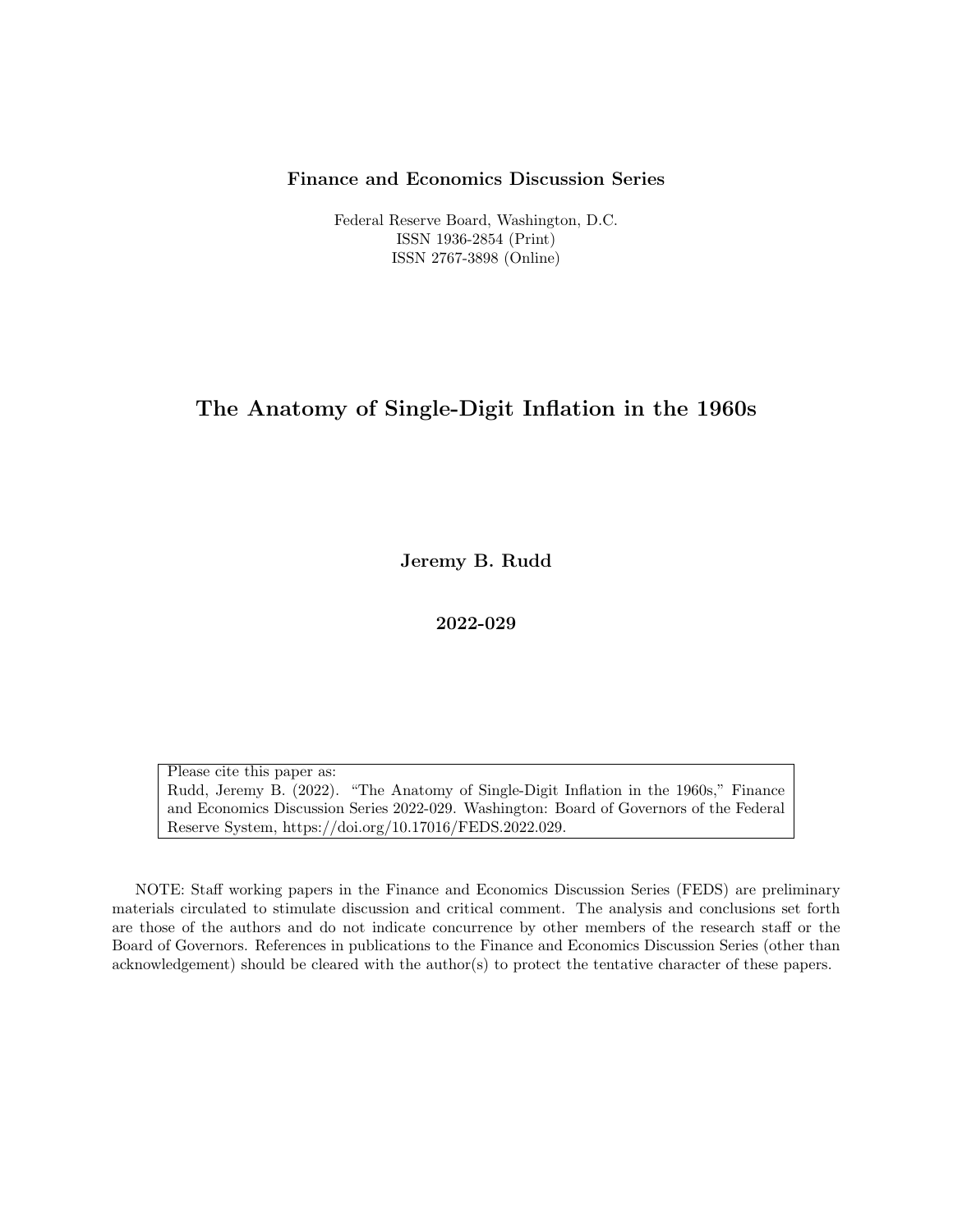## **The Anatomy of Single-Digit Inflation in the 1960s**

Jeremy B. Rudd Federal Reserve Board\*

April 9, 2022

#### **Abstract**

Recently, the experience of the 1960s—when the U.S. inflation rate rose rapidly and persistently over a comparatively short period—has been invoked as a cautionary tale for the present. An analysis of this period indicates that the inflation regime that prevailed in the 1960s was different in several key regards from the one that prevailed on the eve of the pandemic. Hence, there are few useable lessons to be drawn from this experience, save that monetary policymaking remains a difficult undertaking.

<sup>\*</sup>With apologies to Blinder (1982). E-mail: jeremy.b.rudd@frb.gov. The analysis and conclusions set forth are my own and do not necessarily reflect the views of the Board of Governors or the staff of the Federal Reserve System.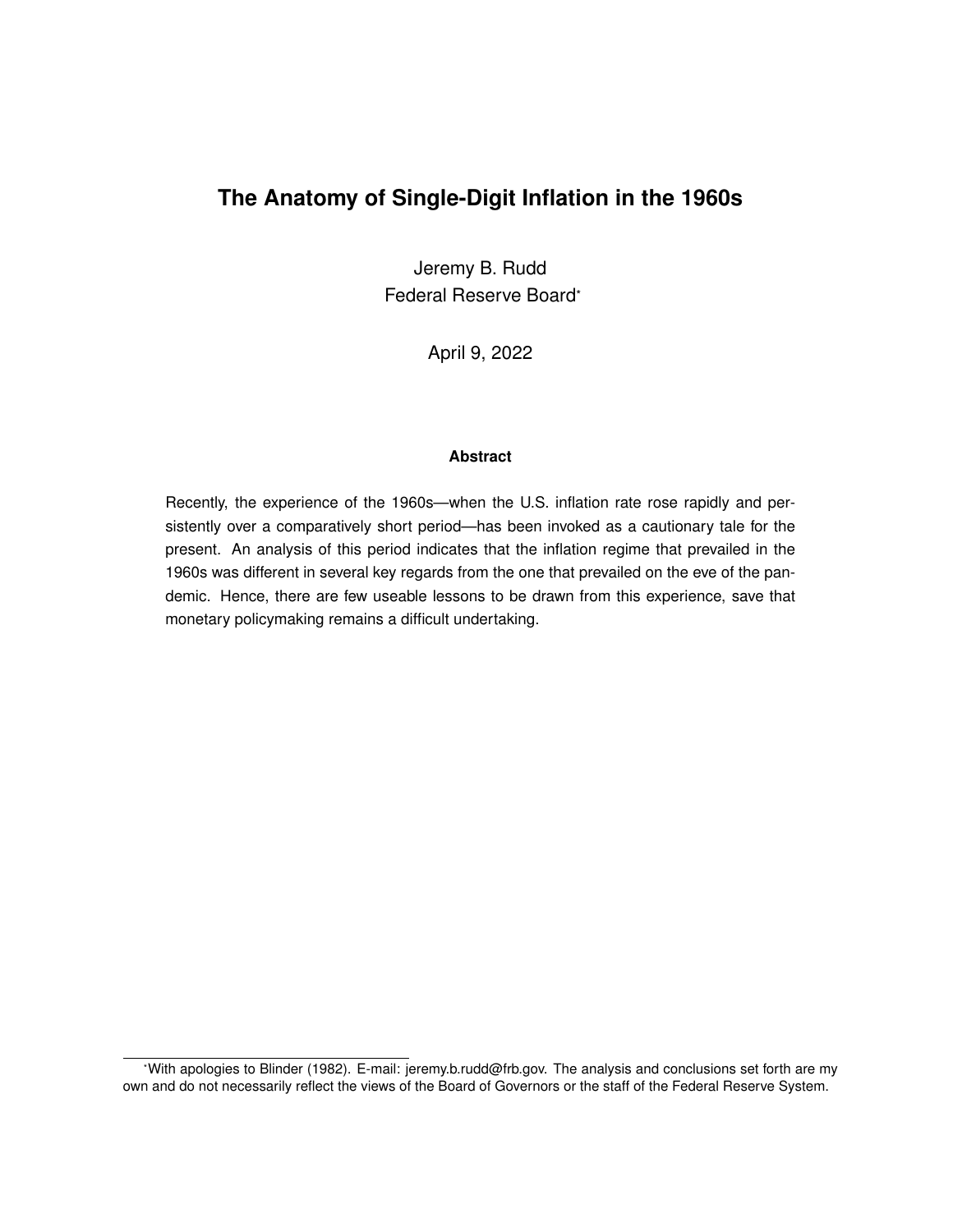*There are things of which the mind understands one part, but remains ignorant of the other; and when man is able to comprehend certain things, it does not follow that he is able to comprehend everything.*

Moses Maimonides, *The Guide for the Perplexed*, I:31

#### **I Introduction**

Economists—particularly economic forecasters—often try to understand current economic developments by drawing analogies to historical episodes. An episode that has received particular attention of late, especially for thinking about the outlook for inflation, is the acceleration in prices that occurred in the United States over the second half of the 1960s. Under the conventional telling, the pursuit of a "guns and butter" fiscal policy, combined with inappropriately accommodative monetary policy, caused the economy to overheat. The result was a relatively rapid and persistent increase in inflation over the second half of the 1960s that in turn laid the groundwork for the Great Inflation of the 1970s.<sup>1</sup>

This account of the 1960s has recently been invoked by a number of commentators to oppose expansions in government spending—in particular, the \$1.9 trillion American Rescue Plan that was enacted on March 11, 2021. $<sup>2</sup>$  Some have also used the experience of the 1960s to paint an</sup> especially bleak picture of the current economic outlook, arguing that in the same way that the overly expansionary fiscal and monetary policies of the 1960s left the U.S. economy susceptible to the energy and food price shocks of the 1970s, similar recent "policy errors" have once again "brought the U.S. to the brink of stagflation." $3$ 

In this essay, I attempt to provide an analytical description of the sources and nature of the 1960s inflation increase. I argue that there is very little that we can learn from this period that can help us to understand current inflation developments or the inflation outlook, inasmuch as the inflation regime that prevailed in the 1960s was different in several key regards from the one that has prevailed in recent decades. Moreover, we cannot really say why those features of 1960s inflation dynamics—namely, a steep tradeoff between inflation and activity, an unanchored longrun inflation trend, and strong and persistent feedback between wage and price growth—were present at that time, nor can we explain why they went away or what might lead them to reappear. Hence, while it is conceivable that a significant break (akin to a regime change) might occur that would return the inflation process to its earlier form, the experience of the 1960s provides no guidance as to the probability of such an event or what policies would prevent it from occurring.

<sup>&</sup>lt;sup>1</sup>Meltzer (2009) even goes so far as to label the second half of the 1960s "Phase I" of the Great Inflation, dating its start to 1965 ". . . when base velocity rose nearly 4 percent" (p. 368). However, Meltzer fails to also note that velocity growth slowed thereafter (and even turned negative in 1967), with the level of base velocity finishing the decade in line with its 1959–1964 trend.

<sup>&</sup>lt;sup>2</sup>See, for example, Blanchard (2021), Mankiw (2021), and Summers (2021). (The amount cited in the text refers to the estimated cumulative 10-year effect of the plan on the federal deficit.)

 $3$ Summers (2022).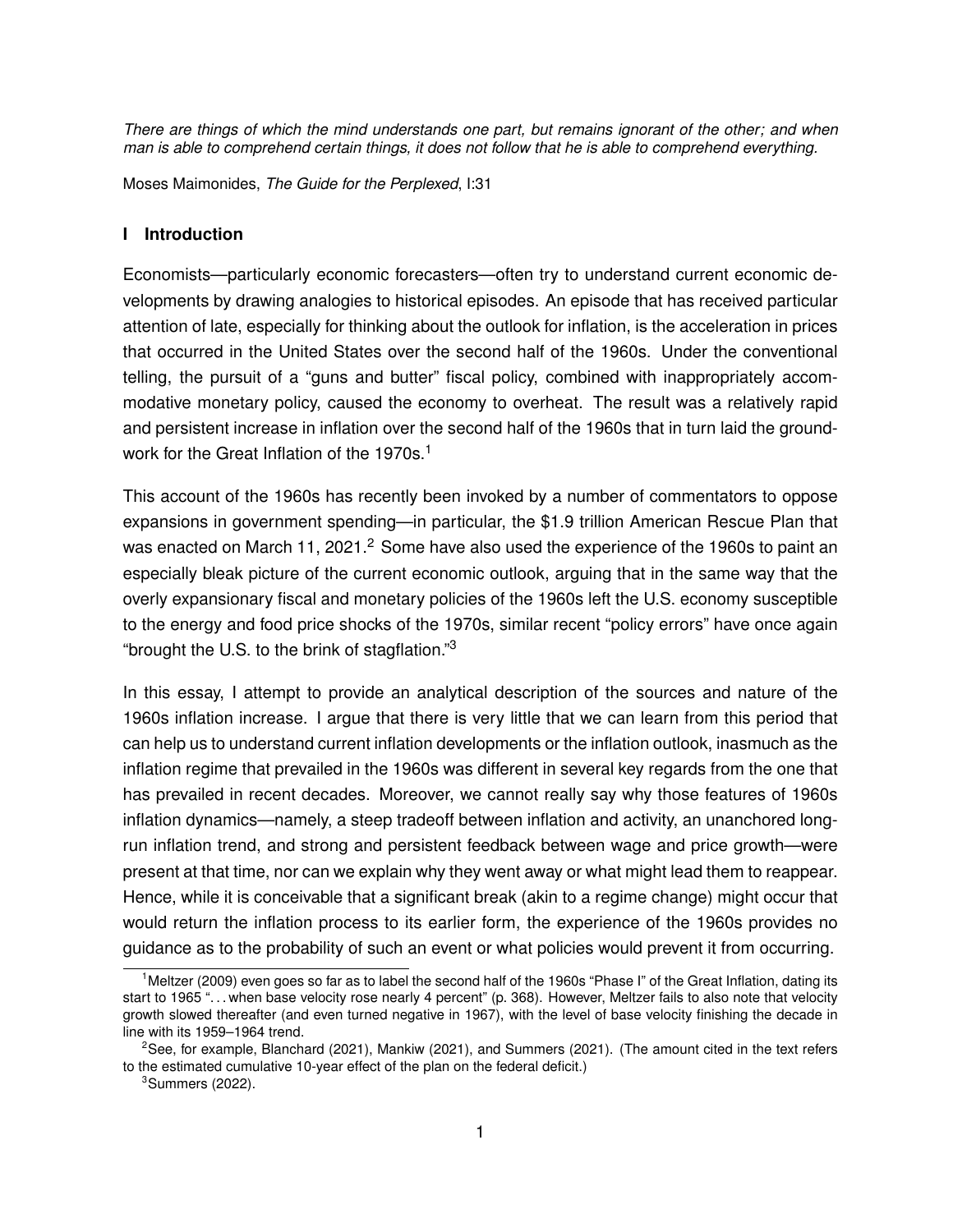#### **II What happened (to inflation) in the 1960s?**

*If you remember the sixties, you really weren't there.* Attributed to various<sup>4</sup>

Analytical studies of postwar U.S. inflation typically start in 1959, as measures of "core" inflation which exclude changes in food and energy prices—do not exist prior to this date.<sup>5</sup> However, it is possible to construct a price series for the 1950s that removes the prices of food and energy *goods*; figure 1 plots the four-quarter change in this series (defined for personal consumption expenditures, or PCE) together with the corresponding change in the total PCE price index over the period 1953–1971. The figure indicates that inflation had declined noticeably coming into the 1960s; from 1957 to 1967, its path looks more like a "U" than a "J." (A comparison of the two series also reveals that price changes for food and energy goods made relatively modest contributions to overall PCE inflation over this period.) Seen over this longer span, it is the *first* half of the 1960s—when inflation was relatively low and stable—that appears somewhat anomalous.

When the pickup in inflation *did* occur, however, it was broad-based. Figure 2 plots three inflation series that are computed for the bottom and top 25 percent of the full distribution of price changes and for the remaining middle portion of the distribution.<sup>6</sup> Each series measures inflation as a 12month change (using a 12-month change helps to deal with the possibility that prices might "bounce around" between different parts of the distribution at higher frequencies), with the upper panel covering all PCE prices and the lower panel covering only the core. The rise in inflation over the second half of the decade clearly appears in each portion of the distribution, including the lower tail.

The increase in inflation over this period was nearly coincident with an increase in trend unit labor cost growth—figure 3—which is measured here as the change in hourly compensation in the nonfarm sector minus an estimate of trend productivity growth.<sup>7</sup> This co-movement certainly hints at the presence of a two-way feedback between wage and price growth, which is the underlying mechanism of a "wage–price spiral."

We might speculate that one source of this feedback was institutional. Formal cost of living adjustments (COLAs) tied to the CPI were a feature of some labor contracts in the 1960s. If

<sup>4</sup> Including Paul Kantner and Charlie Fleischer.

<sup>&</sup>lt;sup>5</sup>The focus on core inflation reflects the importance of food and energy price shocks during the 1970s and early 1980s; such shocks are generally (though not universally) viewed as having resulted from factors unrelated to the stance of monetary policy or level of resource utilization.

<sup>&</sup>lt;sup>6</sup>I am indebted to Erick Sager for suggesting this approach to describing the price change distribution.

 $<sup>7</sup>$  Details on the construction of these variables is provided in the appendix. The rate of trend productivity growth</sup> actually starts to slow around the middle of the decade—a phenomenon that was noted almost contemporaneously by Perry (1971) and Nordhaus (1972)—but the decline in my measure is relatively small, and virtually all of the variability in labor costs shown in figure 3 is attributable to nominal compensation growth.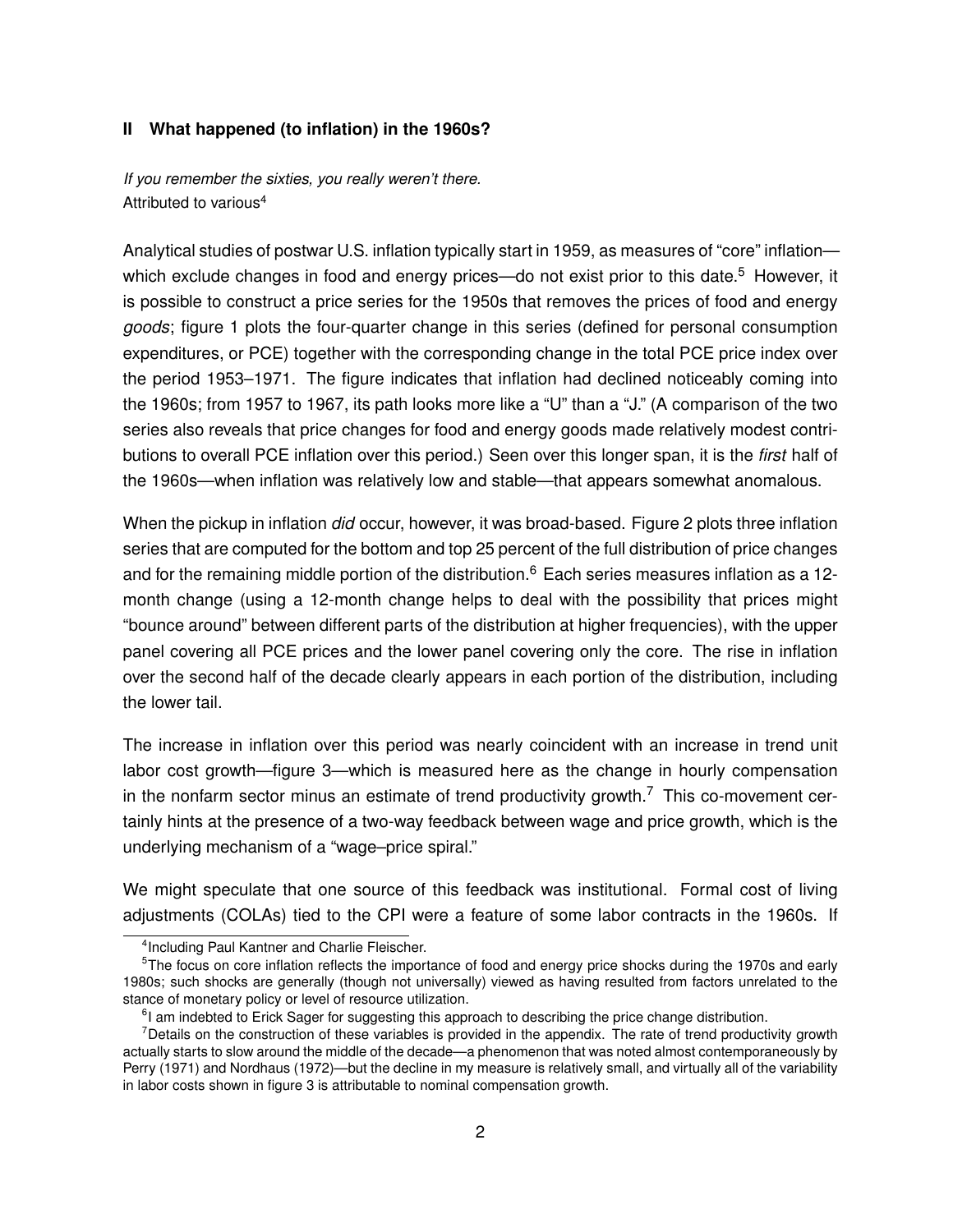these clauses were widespread, it would have resulted in a near-automatic dependence of wage growth on inflation. However, the number of workers covered by COLA provisions peaked around 1958–1960 and then fell back sharply over the next several years. Although the number of covered workers turned up again in the second half of the decade—partly in response to the higher consumer price inflation that had begun to emerge—it remained well below its late-1950s peak, and by 1969 represented only about 4 $\frac{1}{2}$  percent of the private workforce.<sup>8</sup>

Moreover, many escalation clauses did not provide for full indexation of wages to the CPI: What evidence we have indicates that even in the two relatively high-inflation years of 1968 and 1969, a third or less of the increase in the CPI was reflected in wage increases for workers covered by these types of contracts.<sup>9</sup> These and other findings led one well-known study of contractual wage escalation and inflation to conclude that COLA provisions "played no part" in originating the 1960s inflation, and that their role in sustaining the inflation was likely not very great.<sup>10</sup> Hence, it appears that much of the dependence of wage growth on inflation in this period must reflect a mechanism that is less formal than direct (contractual) indexation.

Discussions of the 1960s often identify excessive rates of resource utilization as the proximate cause of the acceleration in wages and prices. However, conventional measures of utilization specifically, the unemployment gap or output gap—tend to be informed in some manner by the behavior of inflation. (For example, one common way to measure the "natural" rate of unemployment involves backing it out from a Phillips curve.) As a result, it is difficult to gauge *when* utilization rates started to put significant upward pressure on inflation without simply coming full circle and stating that it was around the time that inflation started to rise.

With that caveat in mind consider figure 4, which plots the actual unemployment rate against the CBO's estimate of the natural rate.<sup>11</sup> The CBO measure starts the decade at about 5 $\frac{1}{2}$  percent, which implies that the economy began moving into a sustained period of high utilization around 1963.<sup>12</sup> However, attempts to use the resulting unemployment gap in a price equation typically also find a role for a constant term that—if we attribute it to mismeasurement of the natural rate—implies an even higher average level of utilization over this period and a correspondingly earlier date of entry into the high-utilization period. On the lower end of the range, the estimated NAIRU in Staiger, *et al.* (2001) *declines* by more than a percentage point over the course of the

<sup>&</sup>lt;sup>8</sup>See table 1 of Douty (1975).

<sup>&</sup>lt;sup>9</sup>See table 8 of Douty (1975).

<sup>10</sup>Douty (1975), pp. 53–54.

 $11$  From 1948 to 2004, the CBO's natural rate estimate is essentially a NAIRU measure with demographic adjustments (see Shackleton, 2018, appendix B). Hence, the modest increase in the CBO's natural rate estimate over the 1960s (0.4 percentage point) reflects the relative unimportance of changes in demographics during this period.

 $12$ By contrast, manufacturing capacity utilization moves up sharply at the end of 1964, reaches a near-record-high level in 1966, and then drops back in 1967 to a level that is not too different from the average rate over the second half of the 1950s, while the worker quit rate in manufacturing looks more like the mirror image of the aggregate unemployment rate.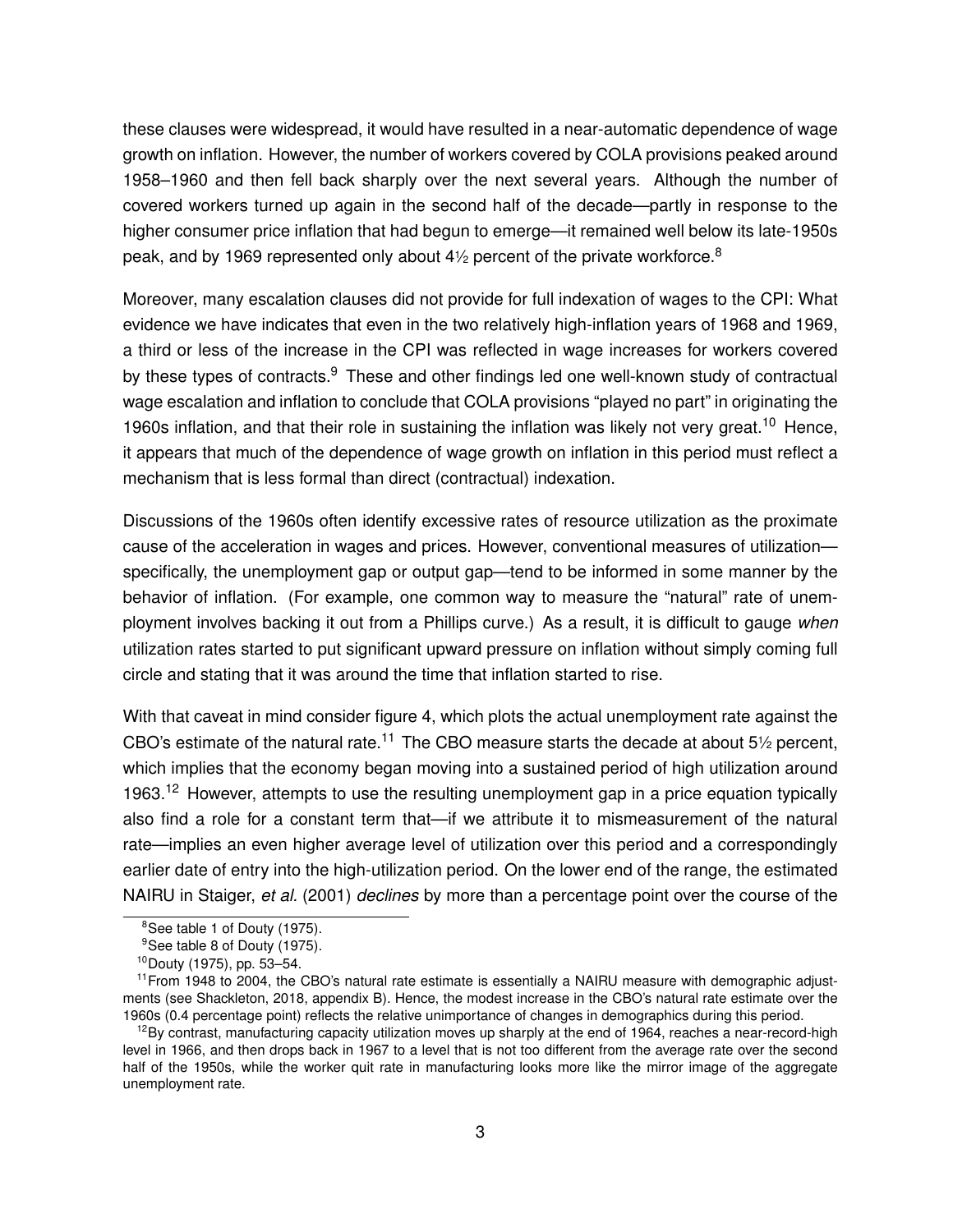1960s, ending the decade at 4<sup>1</sup> ⁄<sup>2</sup> percent.

#### **III Inflation dynamics in the 1960s (and now)**

*There was something special about the sixties. . . But if you asked me to be more specific, to pinpoint what it was about the sixties that was so special, I don't think I could do more than stammer out some trite reply.*

Haruki Murakami (2006)

How might we try to make sense of these historical events in a coherent way? The approach I take here involves using a VAR model that allows for time-varying parameters and stochastic volatility, and that includes enough relevant drivers of inflation to have at least some chance of capturing and describing key features of the inflation process.<sup>13</sup> An approach like this one is not perfect, as it requires using a more-parsimonious dynamic specification than would be found in other types of empirical wage and price equations, such as a Phillips curve. (It also inherits the same questionable claim to being a structural model that any recursively identified VAR model does.) But by using a framework that explicitly models parameter drift and incorporates information from the full sample, the approach does have some appeal; in addition, allowing for changes in the volatility of shocks over time reduces the chances of identifing a change in the parameters of the inflation process when none is actually present.

The VAR system that I use includes a relative import price measure, trend unit labor cost growth, core market-based PCE price inflation, and the difference between actual unemployment and the CBO's current estimate of its natural rate, with that causal ordering.<sup>14</sup> Because most of the variation in trend unit labor cost growth reflects changes in compensation growth (rather than changes in trend productivity growth), including this variable allows us to gain some insight into how wage determination might have varied over time; more importantly, it allows the model to capture the dynamics associated with wage–price spirals in periods when they are present.

The first mildly interesting result that obtains from the VAR estimates is shown in figure 5. The dashed line in the figure plots the VAR's baseline forecast for core inflation, which moves up steadily over the decade. This rise in the model's baseline projection in turn reflects a value for

<sup>&</sup>lt;sup>13</sup> Such an approach has been used by a number of authors to analyze historical changes in U.S. inflation dynamics (Cogley and Sargent, 2005, is one well-known example). The particular model used here is similar to one used by Peneva and Rudd (2017) in their study of wage–price passthrough; that study is in turn closely based on earlier work by Clark and Terry (2010) that used a VAR model of this type to analyze whether and how the passthrough of energy price shocks to inflation has varied over time.

<sup>&</sup>lt;sup>14</sup>I use market-based PCE prices in the VAR because several nonmarket components of PCE are priced using input cost indexes that are in turn based on wage or compensation measures. (On average, core market-based prices account for roughly 90 percent of the overall core index.) In addition, I use PCE prices rather than the CPI because the published CPI contains methodological breaks and uses mortgage interest rates to measure housing costs in the 1960s and 1970s.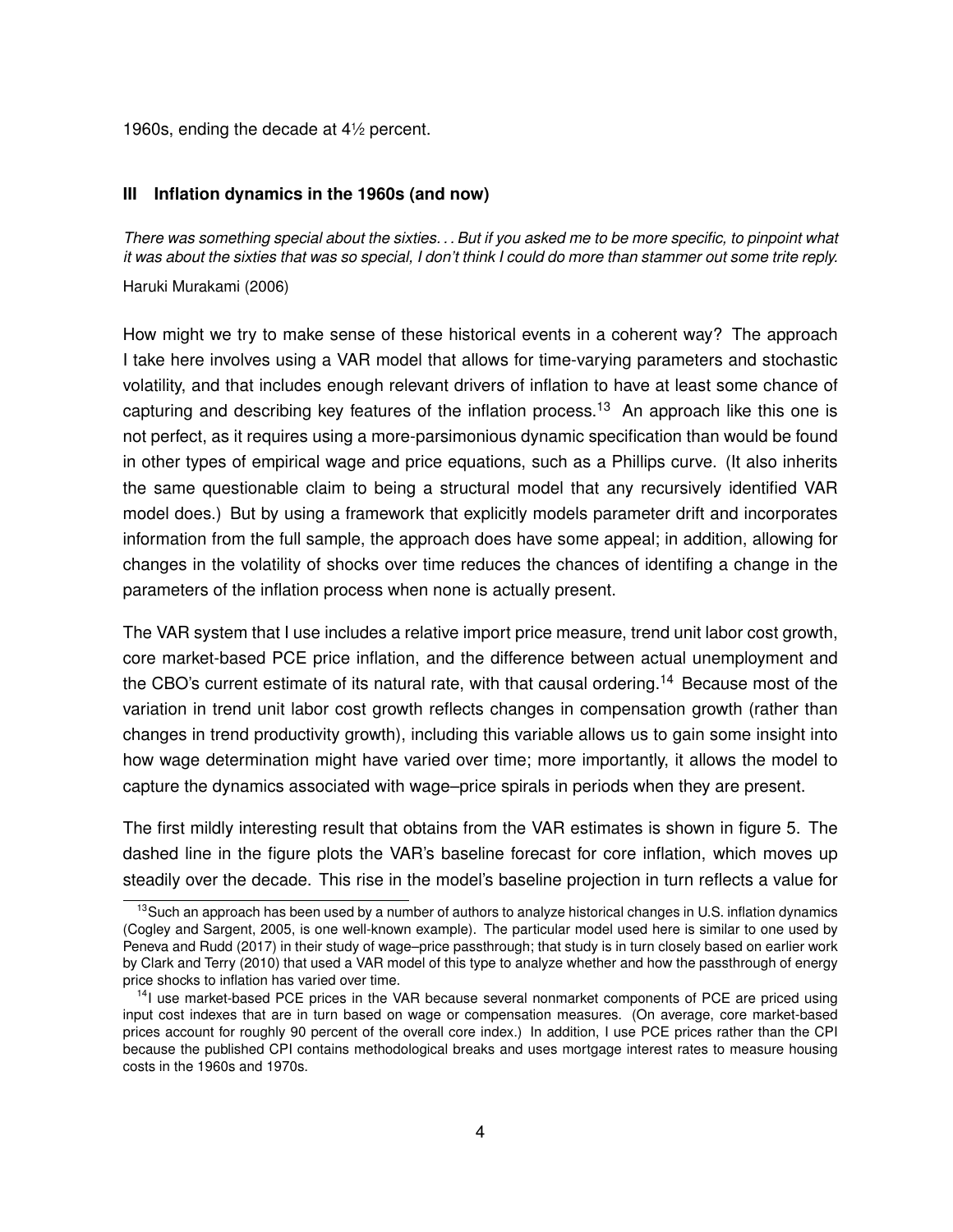the estimated long-run mean for inflation that is above actual inflation for much of the decade, and that moves up by 1<sup>3</sup>/<sub>4</sub> percentage points from 1961 to 1967 (see the dashed line in figure 6).<sup>15</sup> In addition, the rise in the stochastic trend for price inflation is almost exactly mirrored by an increase in the stochastic trend for labor cost growth (the dashed line in figure 7). According to the VAR, what kept the rise in trend inflation from showing through to actual inflation over the first part of the 1960s was unusually low wage growth: As indicated by the blue dotted line in figure 5, the increasing trend was obscured by a sequence of negative (and ultimately transitory) idiosyncratic shocks to labor cost growth.<sup>16</sup> While this result provides additional evidence that the apparent suddenness of the rise in inflation in the second half of the 1960s was exaggerated by unusually low inflation earlier in the decade, it is the instability in the stochastic trends for inflation and labor cost growth that represents the most noteworthy feature of inflation dynamics in this period—one that seems to be completely absent in more-recent decades.<sup>17</sup>

One (mechanical) contributor to the rise in inflation's long-run mean over this period is worth highlighting, even though it is difficult to come up with a compelling explanation for what it is capturing. The time-varying intercept in the VAR's inflation equation is close to driftless for much of the estimation period, fluctuating in a narrow range (albeit one with a relatively wide credible set) until the late 1990s. However, over the 1960s there is a steady increase in "intrinsic" inflation persistence, as captured by the sum of the coefficients on the own lags in the inflation equation (see figure 8).<sup>18</sup> All else equal, higher own-persistence will increase inflation's long-run mean even if the intercept of the inflation equation remains constant. But what economic interpretation might we give to that increase?

One possible interpretation is suggested by Cogley, *et al.* (2010), who associate the stochastic trend in inflation with the Fed's inflation target. Under that telling, the own-persistence of inflation at a point in time contributes to the persistence of the "inflation gap," which they define as the deviation between actual inflation and the Fed's long-run inflation goal; a rise in the persistence of the inflation gap might then be attributed to the Fed's becoming less willing to bring actual inflation back to its target quickly.<sup>19</sup> Here the interpretation runs into trouble, though. As noted,

 $15$ The inflation trend in figure 6 does not match the VAR baseline forecast shown in figure 5 because the latter gives the best *i*-period ahead forecast implied by the VAR starting from some initial period (and conditioning on the initial period's data), while the long-run trend is the value to which inflation would eventually converge absent any shocks (a Beveridge–Nelson trend).

 $16$ The model attributes virtually all of the remaining weakness in inflation to own-shocks. The high correlation between wage and price growth that existed over this period makes it hard to be too confident about this breakdown; that said, reversing the ordering of labor costs and inflation in the VAR yields a contribution of labor cost innovations to inflation that is only 0.4 percentage point smaller at the end of 1965.

<sup>&</sup>lt;sup>17</sup>As discussed in Peneva and Rudd (2017) and Rudd (2022), inflation's stochastic trend has been essentially invariant to changes in economic conditions since the mid-1990s, in marked contrast to the experience of the 1970s and 1980s (and apparently the experience of the 1960s as well).

<sup>&</sup>lt;sup>18</sup>In addition, an increase in the sensitivity of labor cost growth to inflation has the effect of modestly increasing the "effective" weight on lagged inflation in the price equation.

<sup>19</sup>This discussion is loose—the persistence of the "inflation gap" in the sense of Cogley, *et al.* (2010) and the value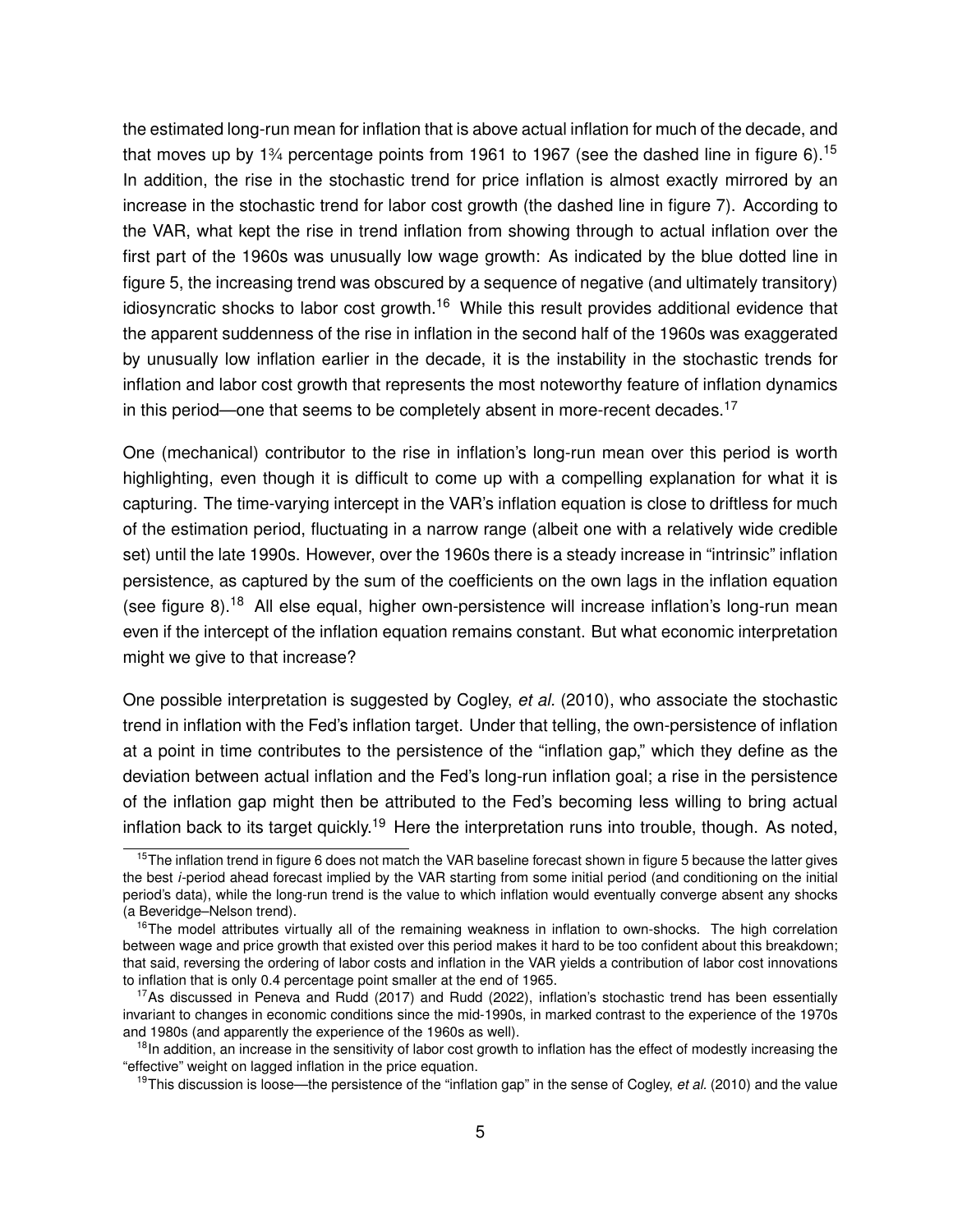even if the intercept in the inflation equation is fixed, a rise in own-persistence will raise inflation's long-run mean. But it is unclear why we should then associate the resulting increase in inflation's stochastic trend with an increase in the Fed's long-run inflation target, which seems as though it would be more naturally captured by an increase in the inflation equation's intercept. (Of course, we might be skeptical that a model such as this one would actually be capable of making this sort of distinction, which further complicates the task of giving economic—let alone structural interpretations to the VAR's trends.)

The estimated stochastic trend for the unemployment gap over this period (not shown) is persistently negative.<sup>20</sup> Translating this long-run trend into unemployment-rate terms (the solid red line in figure 9) provides an estimate of the "natural" rate of unemployment in the sense of Friedman (1968)—that is, the unemployment rate that the economy tends to return to once any shocks have died out and all other variables in the system are at their long-run values. The model's estimated natural rate is relatively flat for much of the decade at around 4<sup>1</sup> ⁄<sup>2</sup> percent, and ends the decade below 5 percent.<sup>21</sup> Taken at face value, the model's estimate implies that the unemployment rate did not fall appreciably below the natural rate until mid-1968. However, this definition of the gap—and, by extension, the model's estimate of the natural rate—is not necessarily relevant as a gauge of wage and price pressures: The stochastic trend for the unemployment rate is trying to measure the long-run mean of the series in a way that best fits its own dynamics, not in a way that best explains wage or price inflation. $22$ 

Finally, price inflation appeared to be more sensitive to real activity in the 1960s. Figure 10 plots the response of inflation following a shock to the unemployment gap at various dates, together with integral multipliers (the values in parentheses) for the eight quarters following the shock.<sup>23</sup> These results confirm that the price Phillips curve was steeper in the 1960s than in more-recent decades, but they also suggest that this feature of the Phillips curve was already in place before the mid-1960s inflation surge occurred. A similar conclusion obtains for the responses of labor cost growth (figure 11), except that here the quantitative effect of a shock to real activity is much more similar over the entire sample period.

of inflation's stochastic trend both depend on the full-system properties of the VAR—but it is not too misleading in the current context.

 $20$ Most of the overall movement in the unemployment gap over this period is "explained" by the VAR with a combination of variation in the intercept of the gap equation itself and idiosyncratic own-shocks (even though the unemployment gap is ordered last in the VAR).

 $^{21}$ By way of comparison, the natural rate estimate obtained by Cogley and Sargent (2005, fig. 5) using a somewhat different specification is a little above 5 percent in 1961 and declines to 4<sup>1</sup> ⁄<sup>2</sup> percent by 1965.

 $22A$  similar issue attends state-space models that try to use both labor-market and inflation data to inform their estimate of the cyclical position of the economy: The resulting gap series has to balance the need to fit the dynamics of the labor market variables with the need to fit the dynamics of inflation, and it might not care all that much about how well it accomplishes the latter goal (especially if the Phillips curve is relatively flat).

 $23$ These integral multipliers are the ratio of the cumulated eight-quarter response of inflation to the cumulated eightquarter response of the unemployment gap; they therefore control for any time variation in the gap's own response.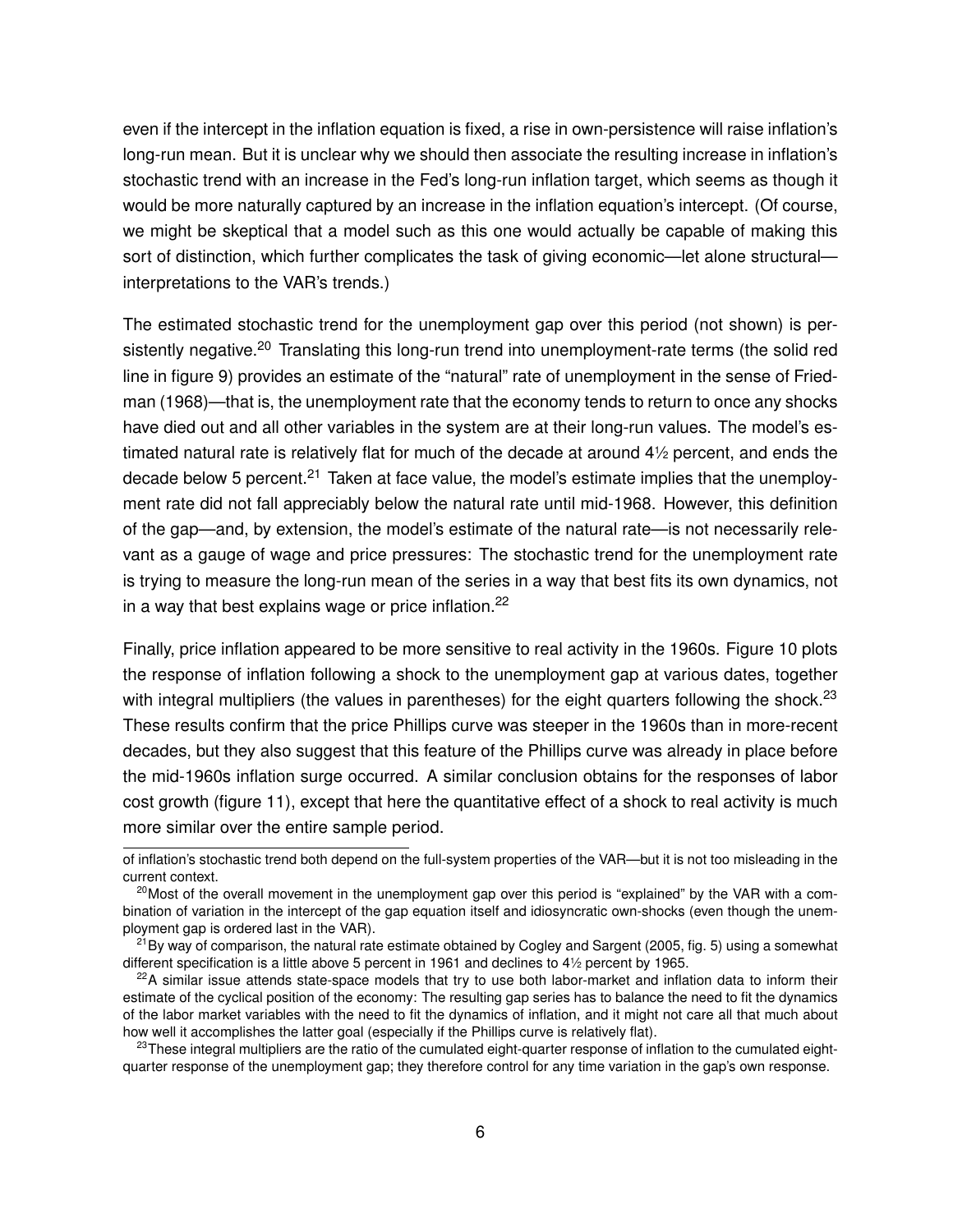In total, these results provide a shred of evidence that the sharp acceleration in prices and wages that occurred after 1965 was probably *not* the result of a discrete break or "regime shift" in the inflation process.<sup>24</sup> The slope of the price Phillips curve appears to have been roughly the same on either side of the 1960s inflation breakout; more importantly, the long-run trends for labor cost growth and inflation had already moved up by a percentage point by mid-decade.<sup>25</sup> Likewise, wage–price spirals were certainly a feature of the inflation landscape in the 1950s, making it unsurprising that they could have emerged again in the 1960s.

If we buy into this conclusion (note the conditional), we are left with the job of coming up with a plausible explanation for why large negative shocks to wage growth (and inflation) emerged in the first half of the decade and then rapidly vanished. Since we can give unexplained residuals whatever interpretation we like, we might venture a story in which the disappearance of the negative own-shocks to labor-cost growth that we see in figure 5 reflected a newfound attentiveness to inflation on the part of households and firms, or perhaps even a shift in worker bargaining power as the labor market tightened. But it is difficult to see from the PCE price data what the precipitating factor might have been in the former case (given how low and stable actual inflation was until the mid-1960s), or why a change in worker bargaining power wouldn't have also been associated with a steepening of the wage Phillips curve (which we don't find).

On the other hand, Douty (1975) does specifically identify 1965–1966 as a watershed, arguing that a broad-based acceleration in the CPI at that time coupled with large increases in food prices meant that ". . . rising prices became an explicit factor in wage determination" by the middle of 1966.<sup>26</sup> The breadth of the price increases Douty points to is in fact evident in the PCE price data (recall figure 2). However, the contribution to overall inflation made by the mid-1960s acceleration in food prices is only really striking if we look at the CPI—see figure 12—mainly because food had a much larger weight in the CPI in this period. (Of course, during this time only the CPI

 $24$ These results also call into question Reis's (2021) characterization of the 1960s inflation experience. Reis argues that inflation was "anchored" prior to 1965 thanks to the Fed's ability to control inflation after 1951 (something not immediately evident from figure 1), and constructs a series for an "expected inflation anchor" that rises more than 2 percentage points between 1967 and 1970 (the series then drops about 1<sup>1</sup> ⁄<sup>2</sup> percentage points in 1971). However, the results presented here suggest that trend inflation was increasing steadily over the first part of the 1960s, with no decline thereafter (the trend estimates continue to rise after 1971—not shown). It should also be noted that Reis's paper does not demonstrate a causal linkage in which his expectations measure influences actual inflation (as Alan Blinder's discussion of the paper notes, Reis's "anchor" appears to simply move in line with total CPI inflation). Absent such a demonstration, I would argue that Reis's measure does not provide any useful insights into the state of the inflation process during this period.

<sup>&</sup>lt;sup>25</sup>We might be concerned that the steady increase in these long-run trends reflects the model's trying to smooth through a sudden shift that happened later in the decade. But stochastic trends from this type of model can actually change relatively rapidly when they want to—for instance, in the early 1980s the estimated trends for inflation and labor cost growth decline by about 3 percentage points over an eight-quarter period.

<sup>&</sup>lt;sup>26</sup>Douty (1975), p. 9. Cecchetti (1987) questions Douty's conclusion, arguing that the *frequency* of wage adjustment appears unrelated to the level of inflation over this period. But Cecchetti's finding bears more directly on the slope of the wage Phillips curve (not on the dependence of wage growth on past inflation)—and as figure 11 suggests, the response of labor costs to a change in real activity was indeed quite stable in the 1960s.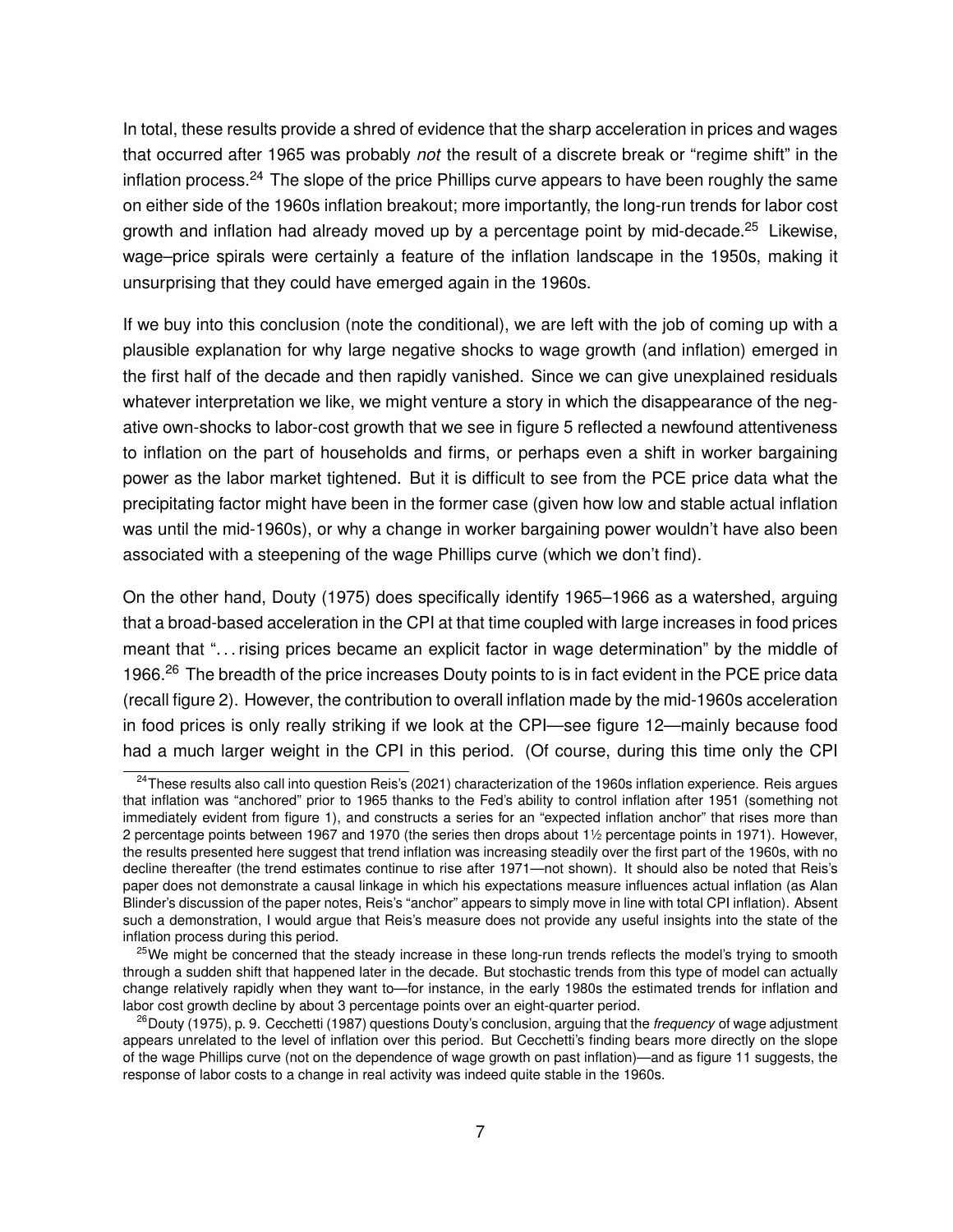would have been available as an indicator of consumer prices.)

An alternative explanation for the negative wage (and price) shocks and their subsequent reversal that seems at least equally (im)plausible is that these shocks reflect the initial success and later collapse of the Kennedy–Johnson wage–price guideposts. Regarding their timing and effect, one study (Congressional Budget Office, 1977) argued that the guideposts ". . . worked fairly well in moderating price and wage increases through 1965" (p. 17), breaking down in 1966 as "major labor unions' antagonism toward the policy intensified" (p. 19). But while there are certainly examples from this period where high-level intervention by Administration officials was able to enforce the guideposts in particular sectors, it is less clear whether adherence to the guideposts was widespread enough to explain aggregate wage and price developments.

#### **IV Fiscal policy in the 1960s (and now)**

*A billion for this, a billion for that, a billion for something else . . .* Senator Everett Dirksen (circa 1961)

The VAR model does not contain any direct measure of fiscal policy, instead capturing any change in aggregate demand from this source through its effect on the unemployment gap. It is undeniable, though, that sustained expansionary fiscal policy played a major role in pushing up overall spending in the 1960s. What quantitative statements can we make about fiscal policy actions in the 1960s, and how do those actions compare in size to the ones taken in response to the pandemic?

Figure 13 plots a measure of fiscal stance that—in contrast to measures like the actual or highemployment budget deficit—attempts to control for the differential effects that government spending and taxation have on aggregate demand. This measure, which is labelled "fiscal impetus" in the chart, gives the *first-round* contribution to Q4-over-Q4 real GDP growth from discretionary federal and state and local fiscal policies. In order to provide a rough idea of the combined effect of current and past fiscal actions in this period, the plot also shows the contribution to output growth if an expenditure multiplier is applied to the autonomous fiscal impulses.<sup>27</sup> The estimates in figure 13 suggest that fiscal policy did in fact turn strongly expansionary after 1964; to put these magnitudes into perspective, a simple Okun's Law relation implies that the unemployment rate would have been 2 percentage points higher at the end of 1969—so around 51⁄2 percent—

 $27$ The fiscal impetus estimates are based on Follette and Lutz (2011). For the multiplier calculation, I assume an aggregate marginal propensity to spend of 0.4 (implying an eventual expenditure multiplier of 1.7), which is obtained by weighting conventional measures of excess sensitivity in consumption and of the output elasticities of investment and import demand by 1964 nominal GDP shares. (A comparable calculation using 2019 shares yields a multiplier of 1.5, mostly because import leakages are larger now.)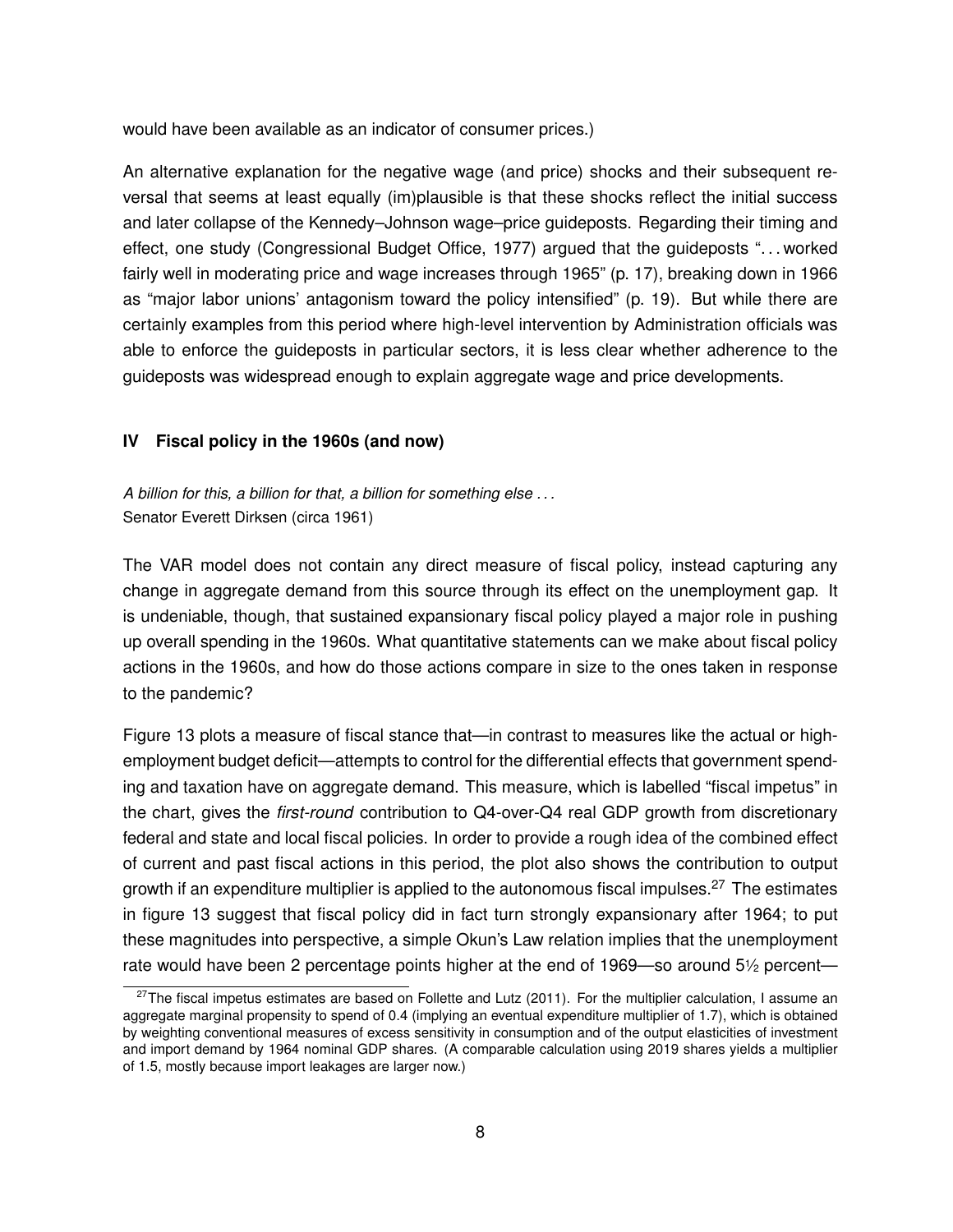had fiscal policy's contribution from 1965 to 1969 instead simply been in line with CBO's estimate of potential output growth for that period.<sup>28</sup>

Moreover, fiscal policy remained a contributor to aggregate demand growth well into the late phases of the 1961–1969 expansion—in sharp contrast to today. Figure 14 plots the raw fiscal impetus measure (that is, without any multiplier contribution) against the CBO output gap over a longer period; as is evident from the chart, the output gap had closed around the time that the post-1964 fiscal expansion started getting underway. More recently, the fiscal measures put into place during and after the Covid pandemic—while extremely large—are also largely temporary, implying that they will become a drag on GDP growth in later years.<sup>29</sup>

### **V Monetary policy in the 1960s**

*To try effectively to wipe out hard-core inflation by squeezing the economy is possible but disproportionately costly. It is burning down the house to roast the pig.*

Robert M. Solow (quoted in Mermelstein, 1979)

William McChesney Martin, the chairman of the Federal Reserve during this period, was a dedicated inflation fighter (he had pushed to tighten policy to counteract inflation in the 1950s, thereby contributing to the 1957–1958 recession).<sup>30</sup> Martin also put an emphasis on inflation expectations—as both a driver of actual inflation and as a contributor to the persistence of inflation—that would not be out of place in academic or policy circles today.<sup>31</sup> Finally, a number of FOMC members became increasingly concerned about rising inflation as the 1960s wore on.<sup>32</sup> So why did monetary policy fall further and further "behind the curve" over the second half of the decade?

• *Overreliance on unobservables.* As Orphanides (2003a, b, 2004) has argued, the actual federal funds rate over this period was in line with what a standard Taylor-type rule (using data available at the time) would have prescribed—in particular, the Fed's response to price de-

<sup>&</sup>lt;sup>28</sup>None of this is news, of course—see Blinder and Goldfeld (1976) for a related exercise from 50 years ago.

<sup>&</sup>lt;sup>29</sup>The fiscal stance estimates for 2020 to 2023 that are shown in figure 14 are based on the Brookings Institution's Hutchins Center fiscal impact measure. As this measure is calibrated to be zero when spending and taxes are rising with potential, I adjust it using CBO's estimates of potential output growth in order to make them more comparable to the Follette–Lutz measure shown over history. (These adjustments add about 0.35 percentage point to the Brookings measure in each year.)

<sup>30</sup>Bremner (2004), pp. 126–129.

<sup>&</sup>lt;sup>31</sup> See Bremner (2004), p. 266; also Meltzer (2009), p. 155, n. 176. Of note, Martin soundly rejected the late-1950s argument that "creeping inflation" was tolerable or an inherent feature of the U.S. economy (Bremner, 2004, pp. 127– 129), which contradicts Meltzer's (2009) claim that this view kept the Federal Reserve from using monetary policy more aggressively (pp. 530–531).

<sup>32</sup>Bremner (2004), pp. 253–255; Meltzer (2009), p. 533.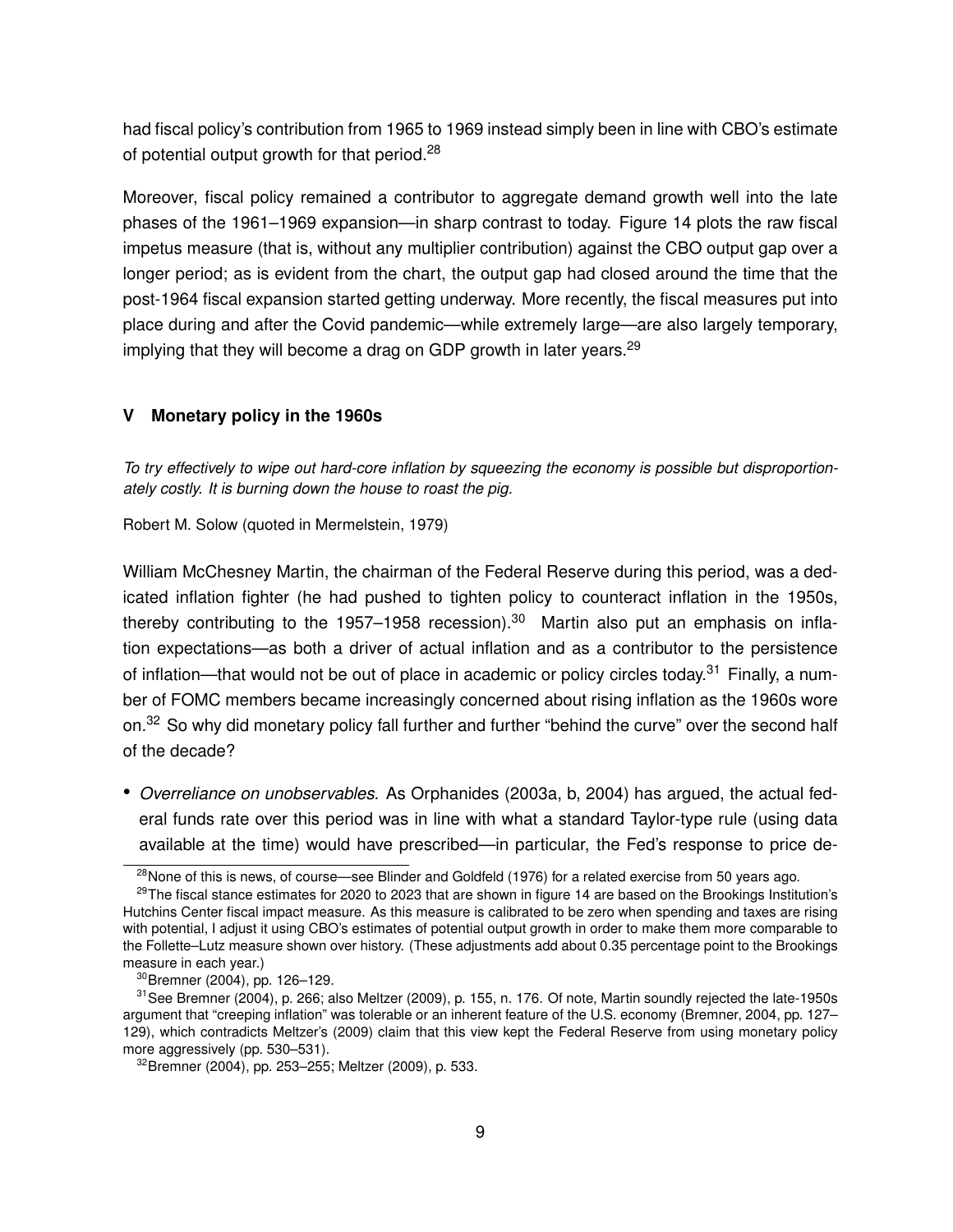velopments conformed to the "Taylor principle" that the nominal rate should move more than one-for-one with actual or expected inflation. Orphanides concludes that the real problem was that the Martin Fed was targeting an estimate of potential output that—with the benefit of hindsight—was too high to deliver stable inflation.<sup>33</sup>

- *Financial stability considerations.* The Federal Reserve started tightening in December 1965, resulting in a credit crunch in mid-1966. In contemplating another tightening cycle in 1968, Martin was apparently wary of repeating the 1966 episode by moving too abruptly.<sup>34</sup> In addition, over the course of the decade financial markets made increasing use of hedging and other short-run investment strategies that raised the risk of financial instability were the Fed to disappoint markets.<sup>35</sup>
- *Desire for a fiscal policy retrenchment.* Fed Chairman Martin viewed fiscal policy as too expansionary over this period, and started advocating for fiscal restraint (in the form of a tax increase) in mid-1965.<sup>36</sup> Martin pushed harder for a tax increase toward the end of 1966 when the Johnson Administration released a revised deficit projection for fiscal year 1967 and its first estimate for 1968.<sup>37</sup> Martin felt that additional monetary tightening would take the pressure off of Congress and the Administration to rein in fiscal policy; by the end of 1967, however, he realized he had waited too long. $38$  (A surtax was finally enacted in 1968.)
- *Overreliance on model forecasts.* Once the surtax was in place, model-based forecasts implied a larger negative effect on aggregate demand than what actually occurred, leading the Fed to try to cushion the anticipated effect on real activity with monetary easing that was—in retrospect—too much. Martin admitted that "[t]he System had pulled a boner" by basing easier policy on these projections.<sup>39</sup>

 $33$ Part of the reason involved maintaining an estimate of the "natural" rate of unemployment that was—again in retrospect—too low to deliver stable inflation (the CEA kept its estimate of the natural rate at 4 percent until 1970, when it was *lowered* to 3.8 percent). With the flattening of the empirical Phillips curve in recent decades, the uncertainty around such natural rate estimates—which was already high enough to make them basically worthless for policy purposes—has only become greater. (For different reasons, the dislocations caused by the pandemic have made this situation exponentially worse.)

<sup>34</sup>Bremner (2004), pp. 252, 254–255.

<sup>&</sup>lt;sup>35</sup>Bremner (2004), p. 256. One of the reasons Martin saw keeping inflation expectations in check as being so vital was that he thought higher expected inflation distorted economic and financial decisionmaking and made the economy vulnerable to a boom–bust cycle (Bremner, 2004, p. 123).

<sup>36</sup>Bremner (2004), p. 219.

<sup>&</sup>lt;sup>37</sup>Bremner (2004), pp. 224–225. Martin had evidence that President Johnson was understating the fiscal costs associated with the intensification of the U.S. war in Vietnam: As early as 1965, FOMC staff had concluded that unreported military spending was causing their econometric model to underpredict real activity, while Martin had received confidential information along these lines from friends in the Administration (Bremner, 2004, pp. 204–205). Nor were the Fed the only ones with misgivings: When Arthur Okun, a member of the President's Council of Economic Advisers, received a memo on war costs marked "For Internal Use Only" he added the note "But not to be swallowed" (Halberstam, 1993, p. 607).

<sup>38</sup>Bremner (2004), pp. 237–238; Meltzer (2009), pp. 521, 524.

<sup>39</sup> Meltzer (2009), p. 561. Staff forecasts had started to be incorporated into FOMC deliberations in 1966, and had become "an integral component in the FOMC policy-making process" by 1968 (Bremner, 2004, p. 253; also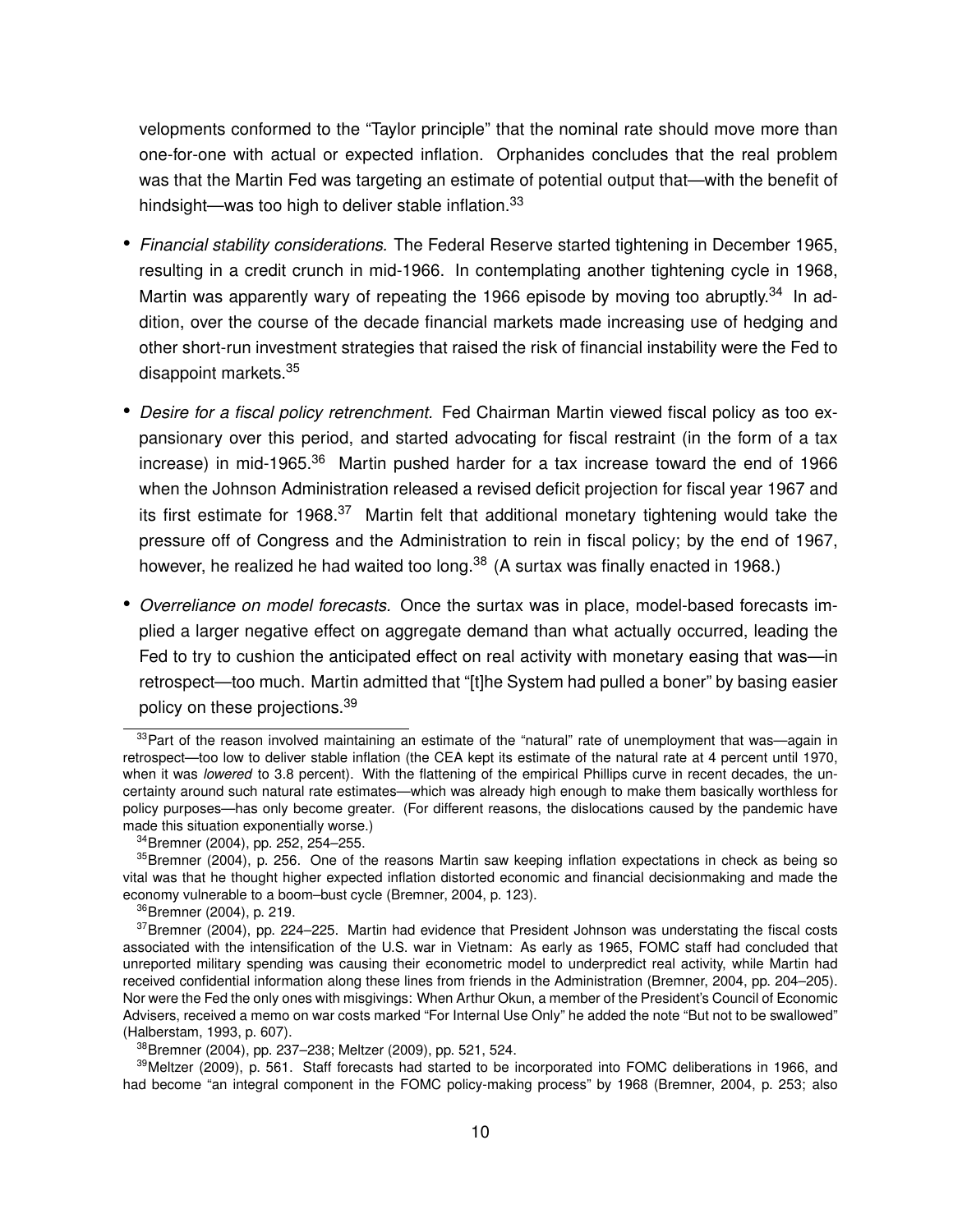• *Concerns over Fed independence.* The Fed faced numerous challenges to its independence over this period. In 1964, Martin had to ask President Johnson for help in dealing with Representative Wright Patman's attempts to remake the Fed into an institution that would be less autonomous (Patman was chair of the House committee that oversaw the Fed).<sup>40</sup> The Fed then faced pressure from the Administration to keep policy expansionary; when Martin advocated the 1965 policy tightening, he saw it as a way to reassert Fed independence, but acknowledged that it ran the risk of provoking Johnson.<sup>41</sup> Later (in 1968), Johnson applied less-subtle pressure by appointing a task force to consider changes to the Federal Reserve System that would effectively increase the Administration's influence on the FOMC.<sup>42</sup>

By 1968, however, it was clearly evident that inflation had ratcheted higher, and that the surtax had failed to cool the economy. So why didn't the Federal Reserve push against inflation more aggressively in the last part of the decade? Were the considerations described above enough to preclude greater Fed tightening even at this late date, or was there another reason that might have loomed even larger in policymakers' minds?

Probably the simplest explanation for the Martin Fed's inaction at this point is that policymakers did not want to incur the economic cost that they felt would be required in order to engineer a persistent reduction in inflation. Martin was clearly aware that inflation had become entrenched, and attributed the cause to a rise in inflation expectations.<sup>43</sup> At the September 1968 FOMC meeting, he stated that:

*"The existing momentum of inflationary pressures is because both fiscal and monetary restraint have come much too late. It is asking too much of the available tools of monetary policy to expect them to deal with the inflationary psychology that resulted from the delay."* (Bremner, 2004, p. 253)

Martin was also aware that fully squeezing out this "inflationary psychology" would require a long and grueling campaign, one that he did not want to undertake without Administration support. He therefore gave a speech in May 1969 that suggested such a policy course in the hopes that President Nixon would take up the gauntlet and make a strong public commitment to fighting

Meltzer, 2009, p. 498).

<sup>40</sup>Bremner (2004), pp. 190–191.

<sup>&</sup>lt;sup>41</sup> Meltzer (2009), p. 456. Just prior to the December 1965 discount rate increase, a group of three Administration economists and the Federal Reserve Board's director of research produced a study that concluded that an acceleration in prices was unlikely, and that a policy tightening should therefore be deferred (Bremner, 2004, p. 206). Martin chose not to circulate the study, fearing it would reduce support for a rate increase. (One of the economists on the Administration's team was Paul Volcker, who was at that time Johnson's deputy undersecretary of the Treasury for monetary affairs.)

<sup>42</sup>Meltzer (2009), p. 549.

<sup>&</sup>lt;sup>43</sup>A concern over rising inflation expectations had been one of Martin's justifications for the 1965 discount rate increase—see Meltzer (2009), p. 480; also Bremner (2004), p. 206.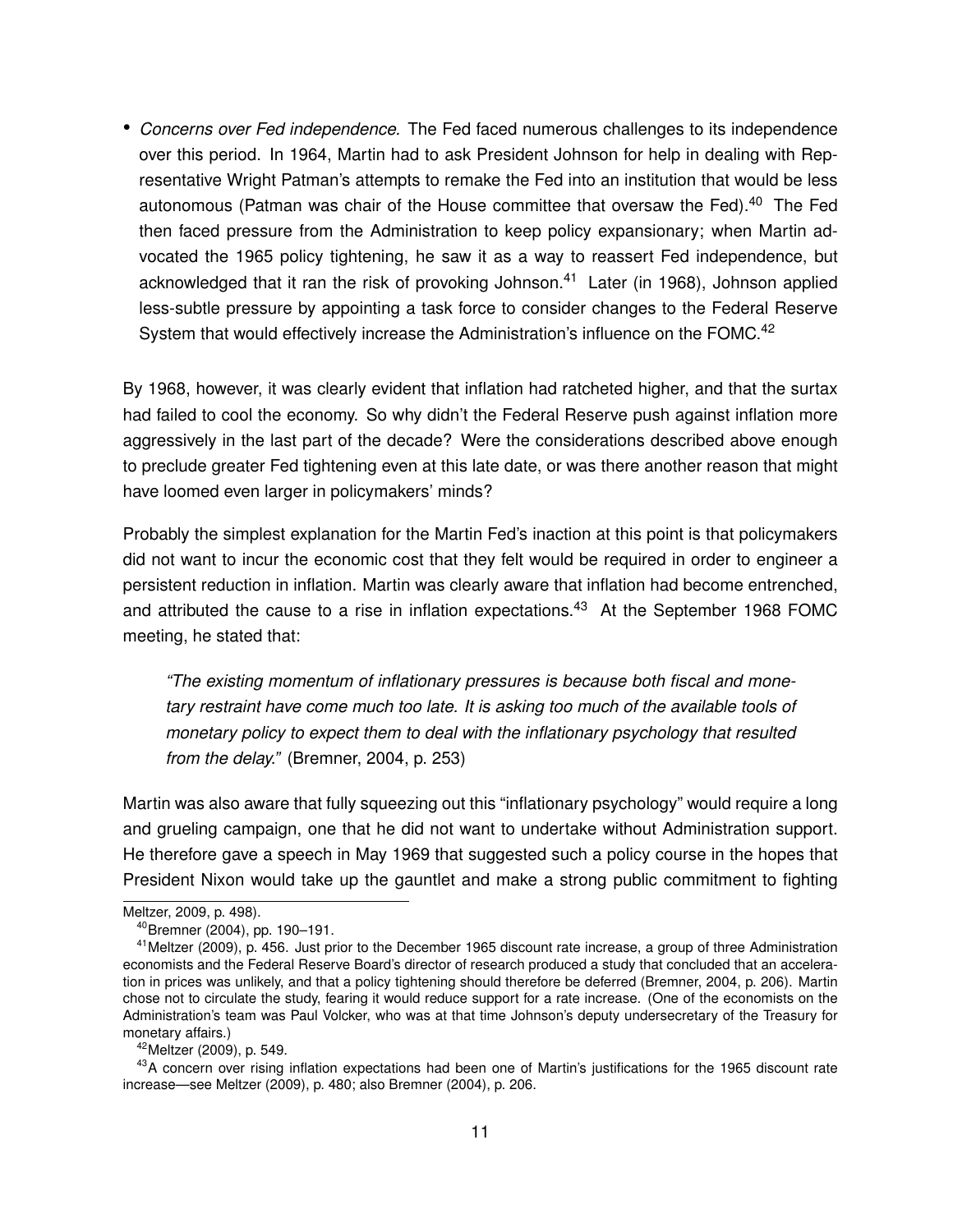inflation. Nixon actually did broach the idea of taking "the bad medicine now" with his economic advisers, but was dissuaded by George Shultz, his Secretary of Labor.<sup>44</sup>

Chairman Martin's view that a large amount of economic pain would be required to secure a persistent reduction in inflation was arguably vindicated by later events. Following the food and energy shocks of 1973–1974, core PCE inflation settled down to a 6 percent pace for the next three vears.<sup>45</sup> A second round of supply shocks got underway in 1978 (initially for food, later for energy), resulting in another large spike in inflation that led the Fed (under Chairman Volcker) to initiate an aggressive anti-inflation policy that delivered two back-to-back recessions and a peak unemployment rate of just under 11 percent. Relative to 1975–1978, core inflation did end up falling persistently by a little more than 2 percentage points (core inflation averaged 3.8 percent from 1983:Q4 to 1990:Q4), the benefit of which should be weighed against the actual damage and potential risk to the economy that this policy entailed.<sup>46</sup> Moreover, trend inflation moved down *again* in the wake of the 1990–1991 recession, suggesting that Volcker's drastic approach to inflation control was not by itself sufficient to deliver an inflation regime in which inflation's long-run trend was fully anchored.

But whatever explanation one chooses for the Martin Fed's failure to rein in inflation, it is apparent from the documentary history that by 1969, monetary policymakers were basically out of ideas (see figure  $15$ ). $47$ 

#### **VI What (if anything) have we learned?**

*Very few people are entitled to their opinion.* Jack Douglas

Perhaps the most striking fact about the 1960s is that policymakers at the Federal Reserve held views about inflation—and faced concerns about how best to deal with it—that seem quite

<sup>44</sup>See Bremner (2004), pp. 266–268. Interestingly, Meltzer (2009) makes no reference to this event, in which Shultz—who was an acolyte of Milton Friedman—used monetarist arguments to persuade Nixon that further monetary restraint was unnecessary.

<sup>45</sup>The average annualized log difference in the core PCE price index was 6.15 percent from 1975:Q2 to 1978:Q2.

<sup>&</sup>lt;sup>46</sup>Temin (1989), p. 40, even goes so far as to argue that a second Great Depression might have resulted "[h]ad the deflationary policy been continued for another six months." A more generous assessment would attribute the full 31 ⁄<sup>4</sup> percentage point decline in trend inflation from 1979 to 1983 to Volcker's policy actions. However, that value is likely an overstatement given that part of the reduction in inflation reflected the unwinding of the effects of the supply shocks (the relative contribution of food and energy prices to PCE price inflation becomes negative after 1981:Q1); relatedly, VAR specifications that control for the effects of the supply shocks on core inflation directly (by including relative food and energy price terms) as opposed to indirectly (through their effects on wage growth) estimate a decline in trend inflation over this period that is roughly half as large.

 $47$ However, one explanation that receives no support from the history of this period is Reis's claim that policy remained loose because Martin "inferred that the [inflation] anchor was firmly in place" based on the low levels of long-term bond yields seen over the 1965–1968 period (Reis, 2021, p. 7).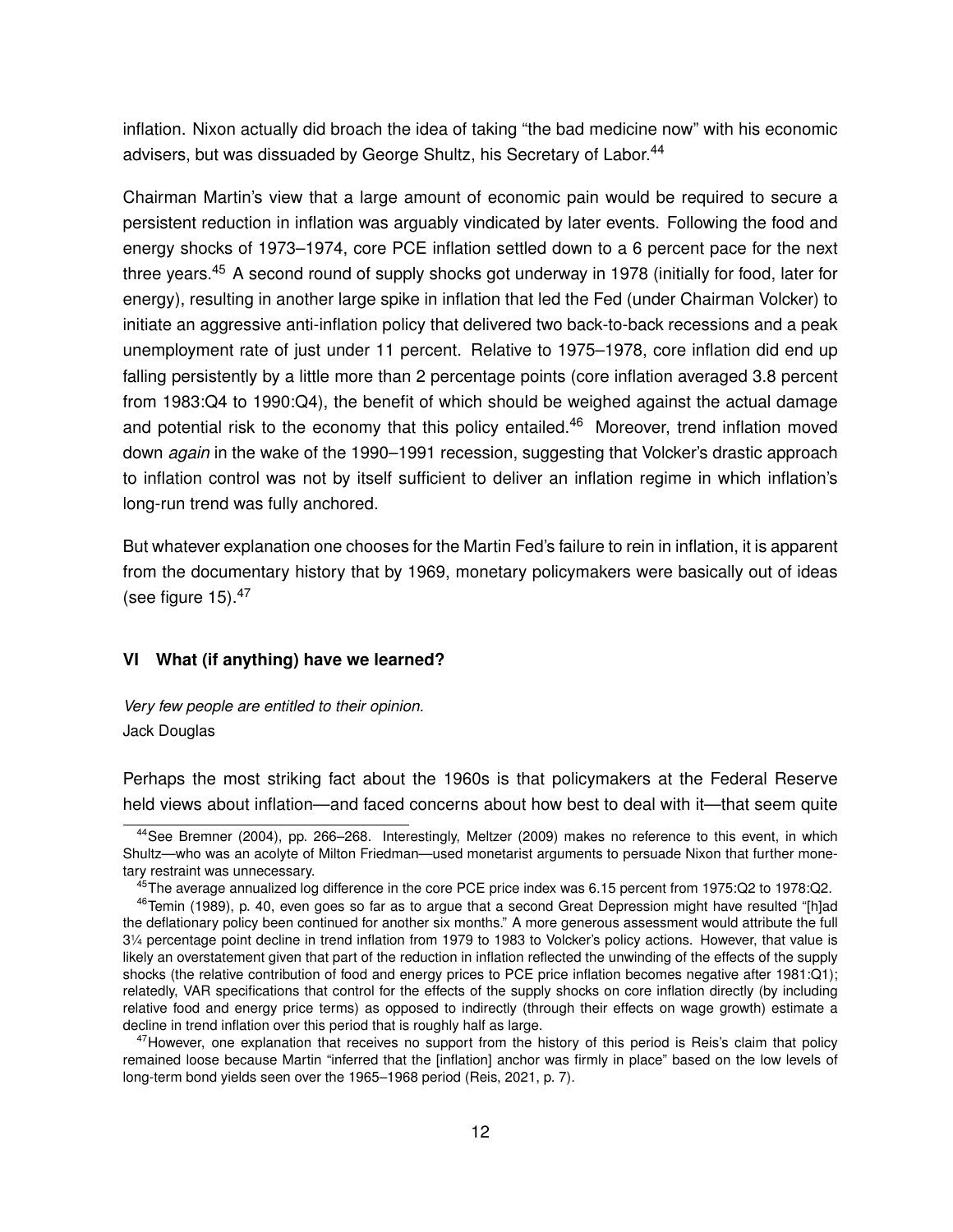recognizable from the vantage of 2022. Perhaps the most *sobering* fact, though, is how little practical benefit six decades' worth of additional experience has provided us: Our understanding of how the economy works—as well as our ability to predict the effects of shocks and policy actions—is in my view no better today than it was in the 1960s.

Regarding inflation specifically, we have some empirical basis for claiming that during the 25-year period that preceded the Covid pandemic changes in real activity had relatively muted effects on price inflation and both wage and price inflation tended to revert to long-run means that appeared largely invariant to macroeconomic conditions. Moreover, this state of affairs represented a clear departure from the preceding three decades. But we have no deep understanding of why or how this change occurred, and so can say very little about what might cause it to change again or what sorts of actions might prevent such a change from occurring. In particular, we have no convincing evidence that this situation came to be because inflation expectations became well anchored or because the Fed won its credibility as an inflation fighter, which suggests that invoking a need to "keep expectations anchored" or to "restore inflation-fighting credibility" does not provide an especially compelling justification for a proposed policy action.

Nor does the experience of the 1960s really help us to assess likely outcomes going forward. One conclusion of this paper is that the sharp rise in inflation that took place in the mid-1960s was not the result of a regime change that was induced by "overheating" the economy: As far as a reasonably sophisticated statistical model can discern, the features of the inflation process that caused inflation to rise significantly and persistently in the face of sustained demand pressure were already in place at the start of the decade. By contrast, these features were *not* present at the onset of the Covid pandemic, and we have no evidence so far that the economic dislocations associated with the pandemic have caused them to reemerge.

The present situation also differs importantly from the 1960s in that rather than resulting from successive large boosts to aggregate demand sustained over a number of years, much of the recent rise in inflation instead reflects a set of relative price shocks that have occurred as a large and rapid realignment of demand across broad categories of consumption has run up against a temporary inability of producers and suppliers to fully meet that demand. If the inflation regime remains similar to what it was on the eve of the pandemic, this relative price shock—unlike the food and energy price shocks of the 1970s—should not be expected to yield a permanently higher inflation rate. But since we can make no credible assessment of the likelihood that a different outcome will result, or whether even a large reduction in aggregate demand would be sufficient to preclude it, the policy dilemma is especially acute at present.

Hence, perhaps the most *useful* lesson from the 1960s inflation experience is how difficult it is to successfully conduct economic policy in the real world and in real time. Policymaking unfolds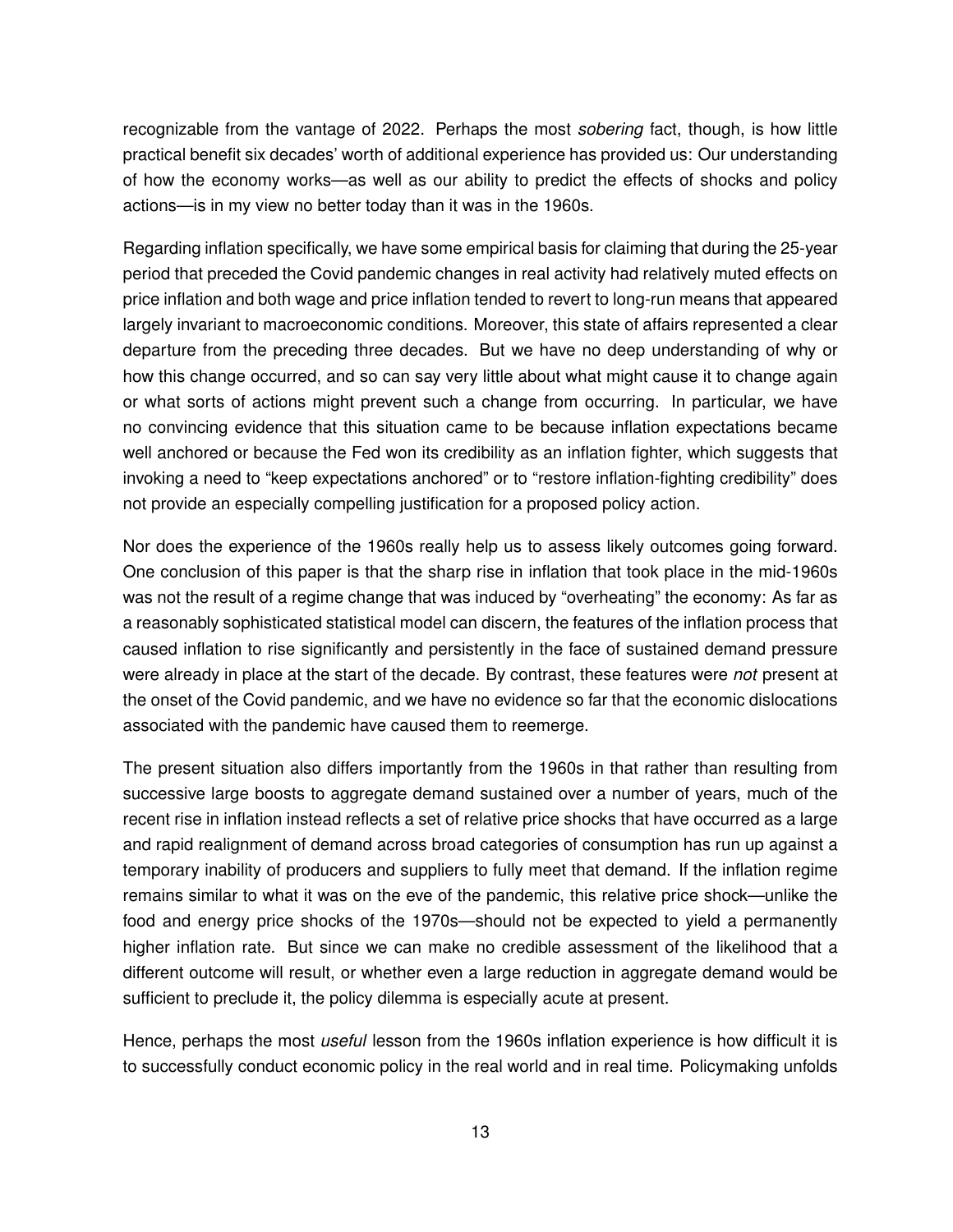on a "darkling plain," and its practitioners—as well as those who seek to advocate an alternative course—will invariably be burdened by a highly imperfect understanding of how the economy works; noisy and revision-plagued data; and outcomes that cannot even be specified in advance, let alone be assigned a credible probability weight. Of course, policymakers face an additional burden that these others don't: They are the ones responsible for making consequential decisions, and they are the ones held accountable for the results.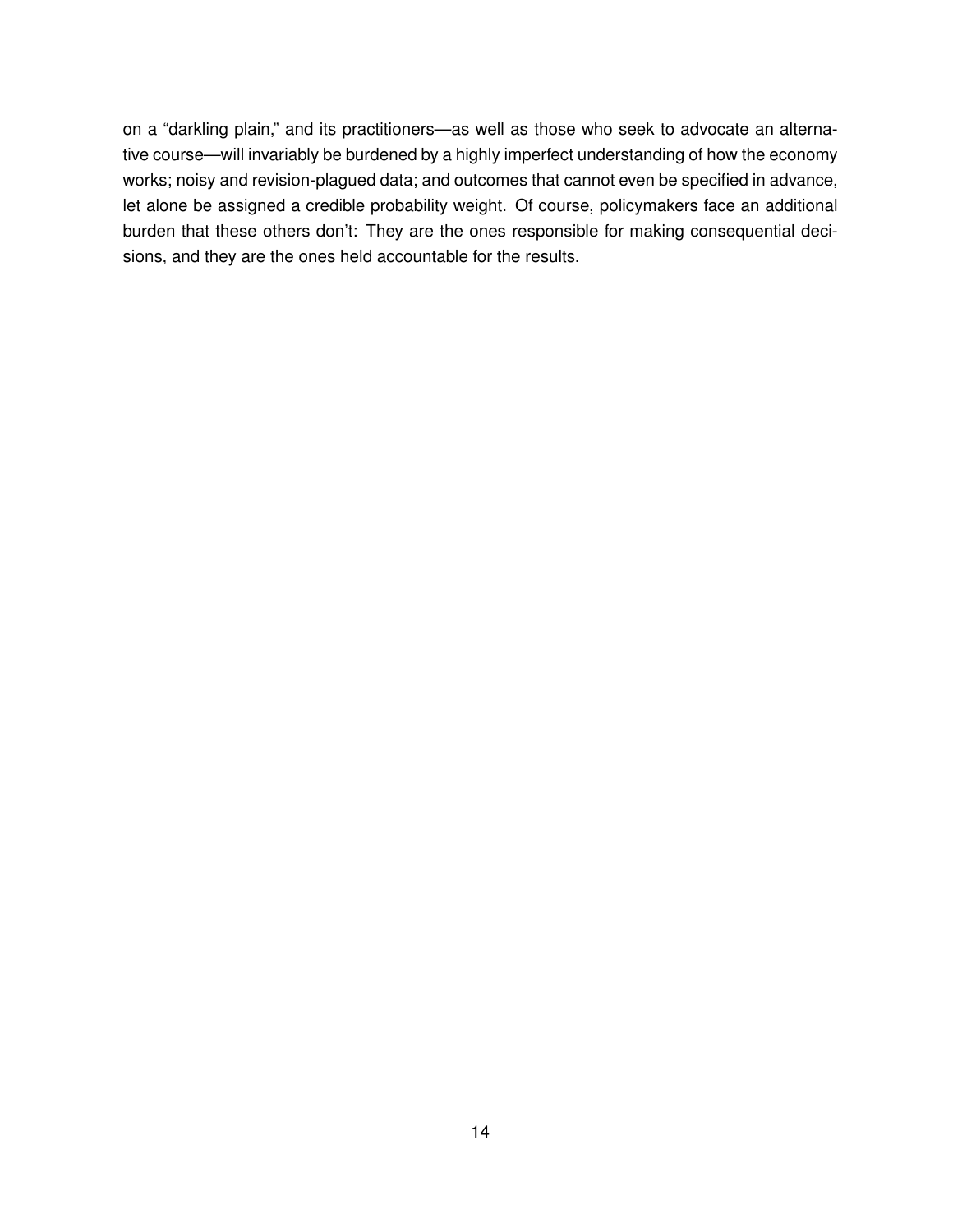#### **VII Appendix**

Additional details regarding the data and model used for this note are provided here.

#### *A Data documentation*

National Income and Product Accounts (NIPA) data are produced by the Bureau of Economic Analysis (BEA); data on unemployment, productivity, and compensation come from the Bureau of Labor Statistics; CBO's natural rate and potential output series come from the July 2021 update of *The Budget and Economic Outlook*. (These data were downloaded from the Haver Analytics database on January 2, 2022.)

*Market-based PCE price index:* Official data for the core market-based PCE price index are published from 1987 to the present. Prior to 1987, the market-based series is constructed by using detailed PCE data and a Fisher aggregation procedure routine that replicates the procedure followed by the BEA in constructing the NIPAs to strip out the prices of core nonmarket PCE components from the published overall core PCE price index, where the definition of "nonmarket" mimics the BEA's. The core inflation series used in the statistical models also subtracts out Blinder and Rudd's (2013) estimates of the effects of the Nixon-era price controls.

*Relative import price term:* Import price inflation is defined as the annualized log difference of the price index for imports of nonpetroleum goods excluding natural gas, computers, peripherals, and parts, which is computed using detailed NIPA series. (As the data required to construct this series only extend back to 1967:Q1, the annualized log difference of total goods imports is used prior to that date.) The relative import price inflation term used in the VAR model equals the difference between this series and core market-based price inflation (lagged one period), weighted by the two-quarter moving average of the share of nominal imports (defined consistently with the import price measure) in nominal core PCE.<sup>48</sup>

*Trend productivity growth:* Trend productivity growth is defined as the low-frequency component of the annualized log difference of nonfarm business output per hour, which is obtained from a band-pass filter with the width and cutoffs set equal to the values used by Staiger, *et al.* (2001). An ARIMA(4,1,0) model is used to pad the actual productivity growth series prior to its 1947:Q2 starting point; after its 2020:Q4 endpoint, the series is padded with CBO's forecast of average trend labor productivity growth from 2021 to 2030 (which equals 1.72 in log differences) and with the 2031 value of the CBO forecast (which equals 1.64) thereafter.

<sup>&</sup>lt;sup>48</sup>The relative import price term uses actual core market-based PCE prices (that is, unadjusted for the effect of price controls), and the nominal import share is scaled by its sample mean.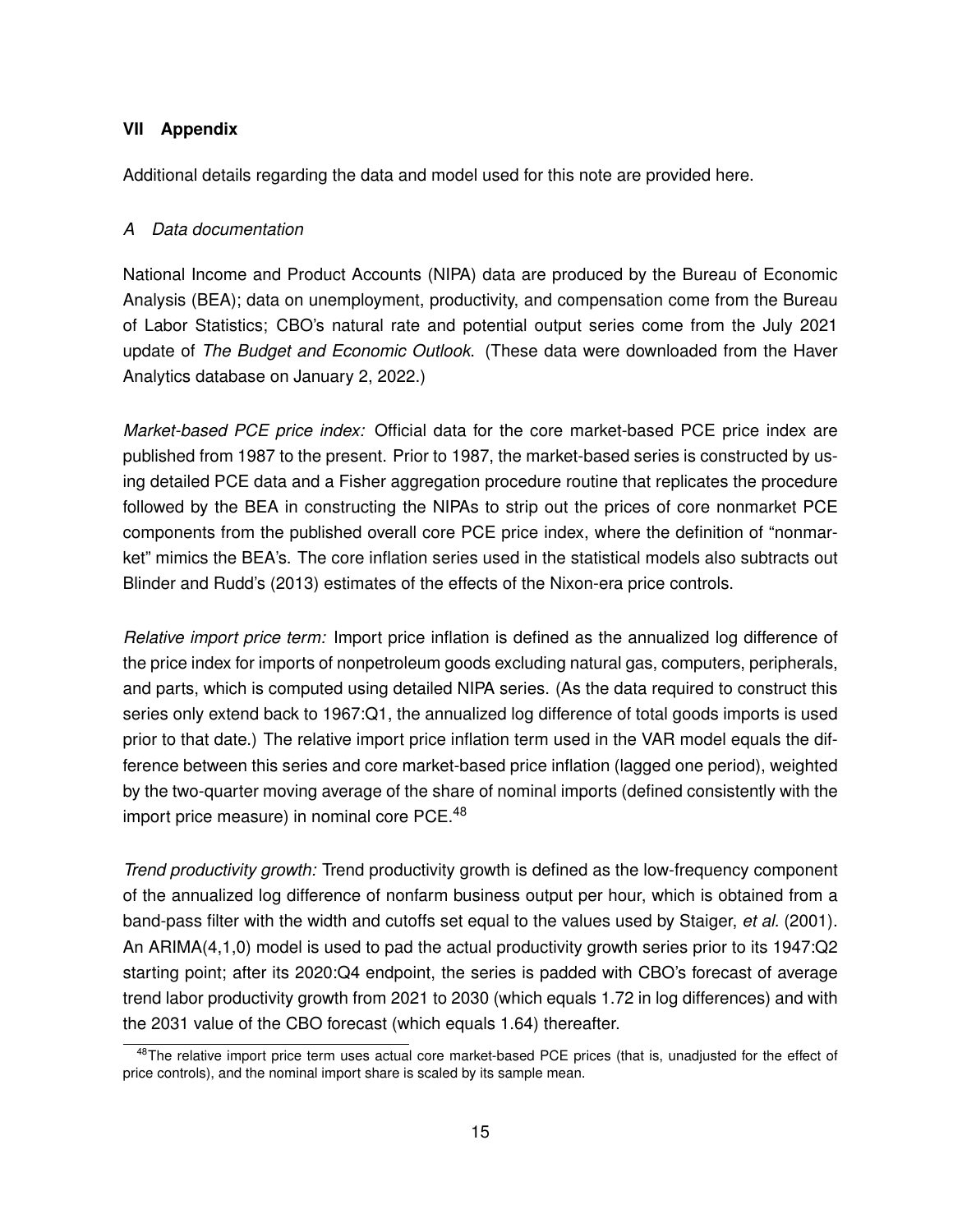*Manufacturing quit rate:* Series Ba4685, *Historical Statistics of the United States*, Millenial Edition. Cambridge, U.K.: Cambridge University Press (2006).

*Fiscal stance measures:* Through 2019, the fiscal stance measure is based on an updated version of the fiscal impetus measure from Follette and Lutz (2011). Data and projections for 2020–2023 are derived from the Brookings Institution Hutchins Center fiscal impact measure (downloaded on February 6, 2022). To make the latter measure more comparable to the Follette– Lutz measure, I add the CBO's rate of Q4-over-Q4 potential output growth times the nominal share of government in GDP; these shares are set equal to 0.181 in 2020 and to 0.174 (the 2017–2019 average) in 2021–2023.

### *B Additional estimation details*

The VAR system used in section III includes two lags of weighted relative core import prices, trend unit labor cost growth, core market-based PCE price inflation, and the unemployment gap (defined as the difference between the unemployment rate and the Congressional Budget Office's estimate of the natural rate), with that ordering. Data are quarterly, and the sample period runs from 1959:Q1 to 2019:Q4.

Estimation uses Clark and Terry's (2010) implementation of the Metropolis-within-Gibbs posterior sampler, which in turn follows Cogley and Sargent (2005).<sup>49</sup> The number of burn-in draws equals 50,000; after that, 100,000 additional draws are run with every twentieth draw kept. The priors for the initial values are computed by estimating the VAR over a training sample that starts in 1949:Q2 (for this period, the core PCE price series is set equal to the price index for total PCE less food and energy goods). Following Clark and Terry (2010), the VAR uses an uninformative prior for the degree of time variation in the VAR coefficients (equal to 0.001 times the variancecovariance matrix of the VAR coefficients estimated over the training sample, with degrees of freedom set equal to the number of coefficients in the system plus one).

 $49$ In contrast to Cogley and Sargent (2005), the sampler does not truncate explosive draws with a reflecting barrier or "backstep" algorithm; in line with the recommendation of Koop and Potter (2011), therefore, the impulse response functions are median values. (The historical decomposition uses mean values in order to ensure that the sum of the baseline forecast and the contributions of all shocks will exactly equal the actual value of the variable being described.)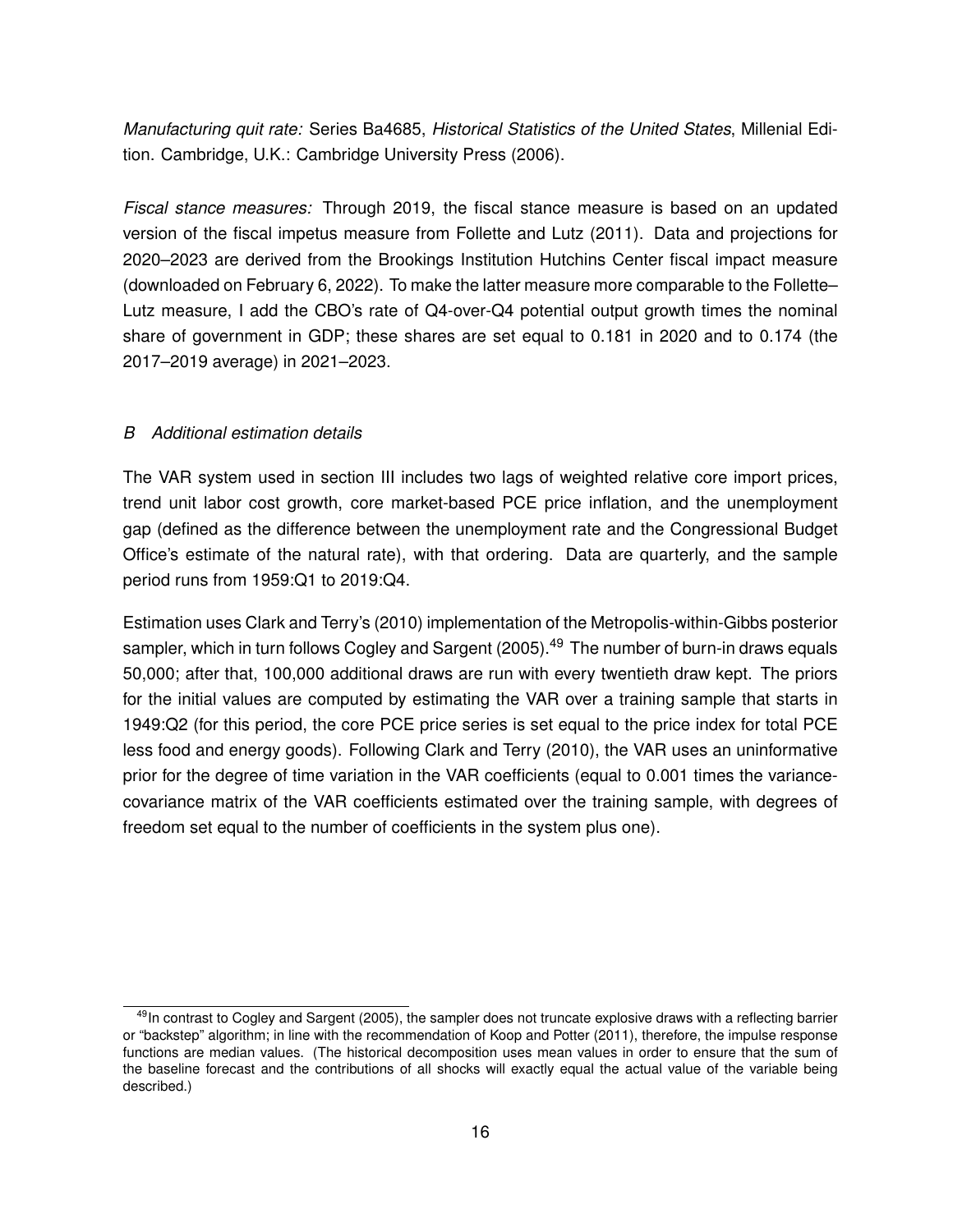### **References**

Blinder, Alan S. (1982). "The Anatomy of Double-Digit Inflation in the 1970s." In *Inflation: Causes and Effects*, edited by Robert E. Hall, pp. 261–282. Chicago: University of Chicago Press.

Blinder, Alan S., and Stephen M. Goldfeld (1976). "New Measures of Fiscal and Monetary Policy, 1958–1973." *American Economic Review*, 66, 780–796.

Blinder, Alan S., and Jeremy B. Rudd (2013). "The Supply-Shock Explanation of the Great Stagflation Revisited." In *The Great Inflation: The Rebirth of Modern Central Banking*, edited by Michael D. Bordo and Athanasios Orphanides, pp. 119–175. Chicago: University of Chicago Press.

Blanchard, Olivier (2021). "In Defense of Concerns over the \$1.9 Trillion Relief Plan." *PIIE Realtime Economic Issues Watch*, February 18.

Bremner, Robert P. (2004). *Chairman of the Fed: William McChesney Martin Jr. and the Creation of the Modern American Financial System*. New Haven, CT: Yale University Press.

Cecchetti, Stephen G. (1987). "Indexation and Incomes Policy: A Study of Wage Adjustment in Unionized Manufacturing." *Journal of Labor Economics*, 5, 391–412.

Clark, Todd E., and Stephen J. Terry (2010). "Time Variation in the Inflation Passthrough of Energy Prices." *Journal of Money, Credit and Banking* 42, 1419–1433.

Cogley, Timothy, and Thomas J. Sargent (2005). "Drifts and Volatilities: Monetary Policies and Outcomes in the Post WWII US." *Review of Economic Dynamics*, 8, 262–302.

Cogley, Timothy, Giorgio E. Primiceri, and Thomas J. Sargent (2010). "Inflation-Gap Persistence in the US." *American Economic Journal: Macroeconomics*, 2, 43–69.

Congressional Budget Office (1977). *Incomes Policies in the United States: Historical Review and Some Issues*. Washington, D.C.: U.S. Government Printing Office.

Douty, H. M. (1975). *Cost-of-Living Escalator Clauses and Inflation*. Executive Office of the President, Council on Wage and Price Stability Staff Report. Washington, D.C.: U.S. Government Printing Office.

Follette, Glenn, and Byron Lutz (2011). "Fiscal Policy in the United States: Automatic Stabilizers, Discretionary Fiscal Policy Actions, and the Economy." In *Fiscal Policy: Lessons from the Crisis*, pp. 125–148. Perugia, Italy: Banca d'Italia.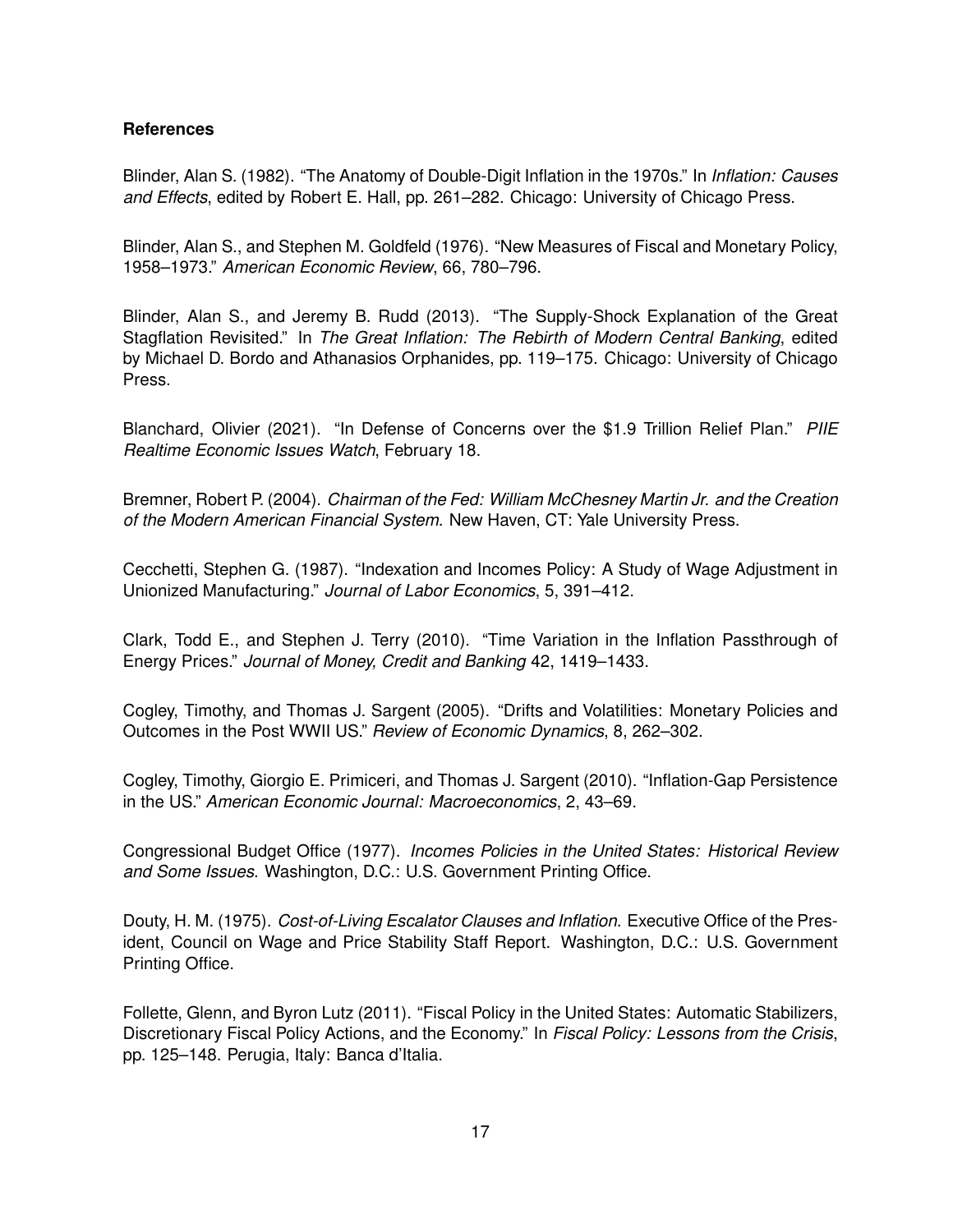Friedman, Milton (1968). "The Role of Monetary Policy." *American Economic Review*, 58, 1–17.

Halberstam, David (1993). *The Best and the Brightest: Twentieth-Anniversary Edition*. New York, NY: Ballantine Books.

Koop, Gary, and Simon M. Potter (2011). "Time Varying VARs with Inequality Restrictions." *Journal of Economic Dynamics and Control*, 35, 1126–1138.

Mankiw, N. Gregory (2021). "The Biden Economy Risks a Speeding Ticket." New York *Times*, February 26.

Meltzer, Allan H. (2009). *A History of the Federal Reserve: Volume 2, Book 1, 1951–1969*. Chicago: University of Chicago Press.

Mermelstein, David (1979). "The Threatening Economy." New York *Times*, December 30.

Murakami, Haruki (2006). "A Folklore for My Generation: A Pre-History of Late-Stage Capitalism." In *Blind Willow, Sleeping Woman*, Philip Gabriel (translator), pp. 61–80. New York: Alfred A. Knopf.

Nordhaus, William D. (1972). "The Recent Productivity Slowdown." *Brookings Papers on Economic Activity*, 3, 493–536.

Orphanides, Athanasios (2003a). "The Quest for Prosperity Without Inflation." *Journal of Monetary Economics*, 50, 633–663.

Orphanides, Athanasios (2003b). "Historical Monetary Policy Analysis and the Taylor Rule." *Journal of Monetary Economics*, 50, 983–1022.

Orphanides, Athanasios (2004). "Monetary Policy Rules, Macroeconomic Stability, and Inflation: A View from the Trenches." *Journal of Money, Credit and Banking*, 36, 151–175.

Peneva, Ekaterina V., and Jeremy B. Rudd (2017). "The Passthrough of Labor Costs to Price Inflation." *Journal of Money, Credit and Banking*, 49, 1777–1802.

Perry, George L. (1971). "Labor Force Structure, Potential Output, and Productivity." *Brookings Papers on Economic Activity*, 3, 533–565.

Reis, Ricardo (2021). "Losing the Inflation Anchor." Paper presented at the September 9, 2021 *Brookings Papers on Economic Activity* conference.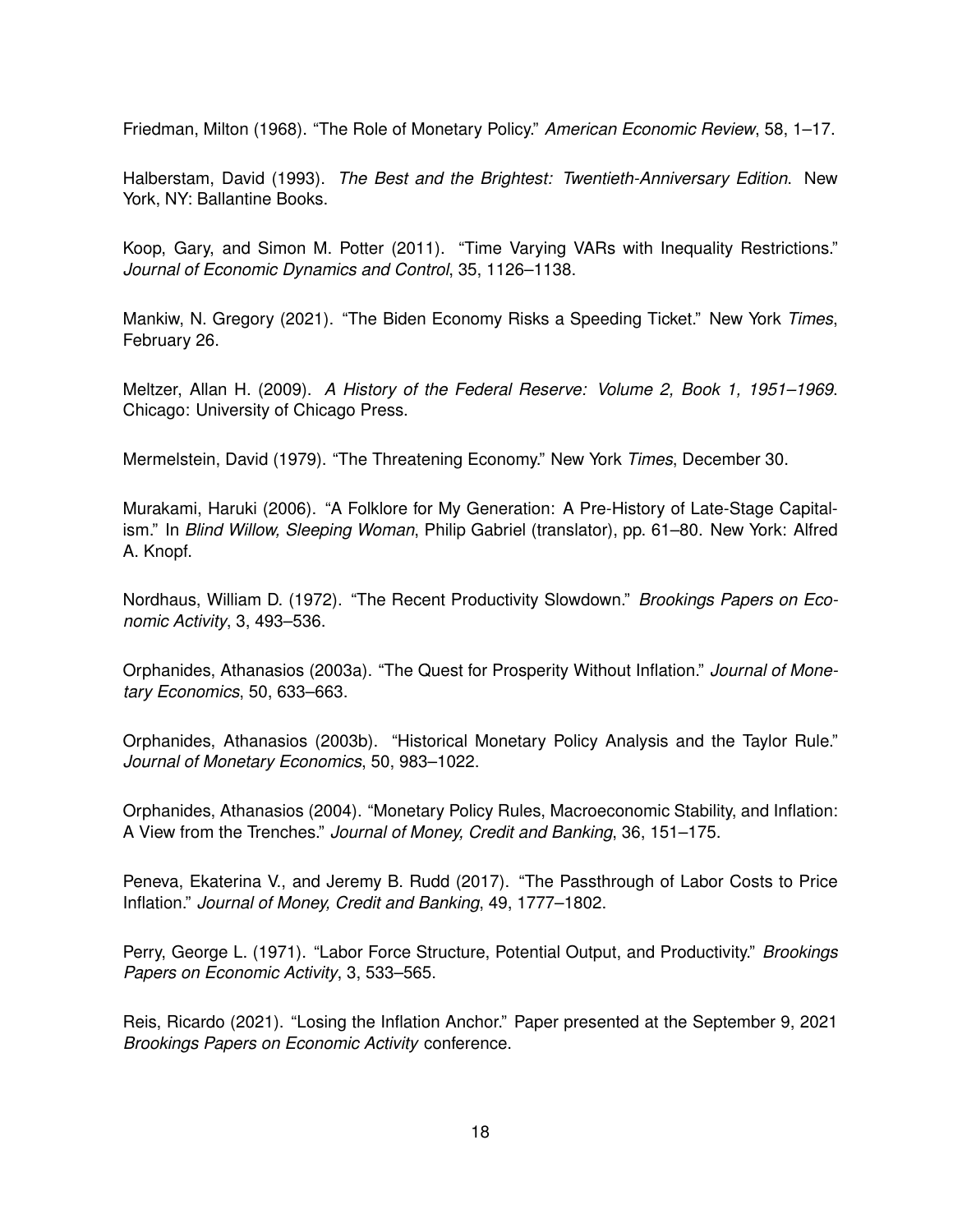Rudd, Jeremy B. (2022). "Why Do We Think That Inflation Expectations Matter for Inflation? (And Should We?)" *Review of Keynesian Economics*, 10, 25–45.

Shackleton, Robert (2018). "Estimating and Projecting Potential Output Using CBO's Forecasting Growth Model." Congressional Budget Office, Working Paper 2018-03 (February).

Staiger, Douglas, James H. Stock, and Mark W. Watson (2001). "Prices, Wages, and the U.S. NAIRU in the 1990s." In *The Roaring Nineties: Can Full Employment Be Sustained?*, edited by Alan Krueger and Robert Solow, pp. 3–60. New York: Russell Sage Foundation and Century Foundation Press.

Summers, Lawrence H. (2021). "Opinion: My Column on the Stimulus Sparked a Lot of Questions. Here Are My Answers." Washington *Post*, February 7.

Summers, Lawrence H. (2022). "The Fed Must Do Much More to Fight Inflation—And Fast." *Time.com*, March 17.

Temin, Peter (1989). *Lessons from the Great Depression*. Cambridge, MA: MIT Press.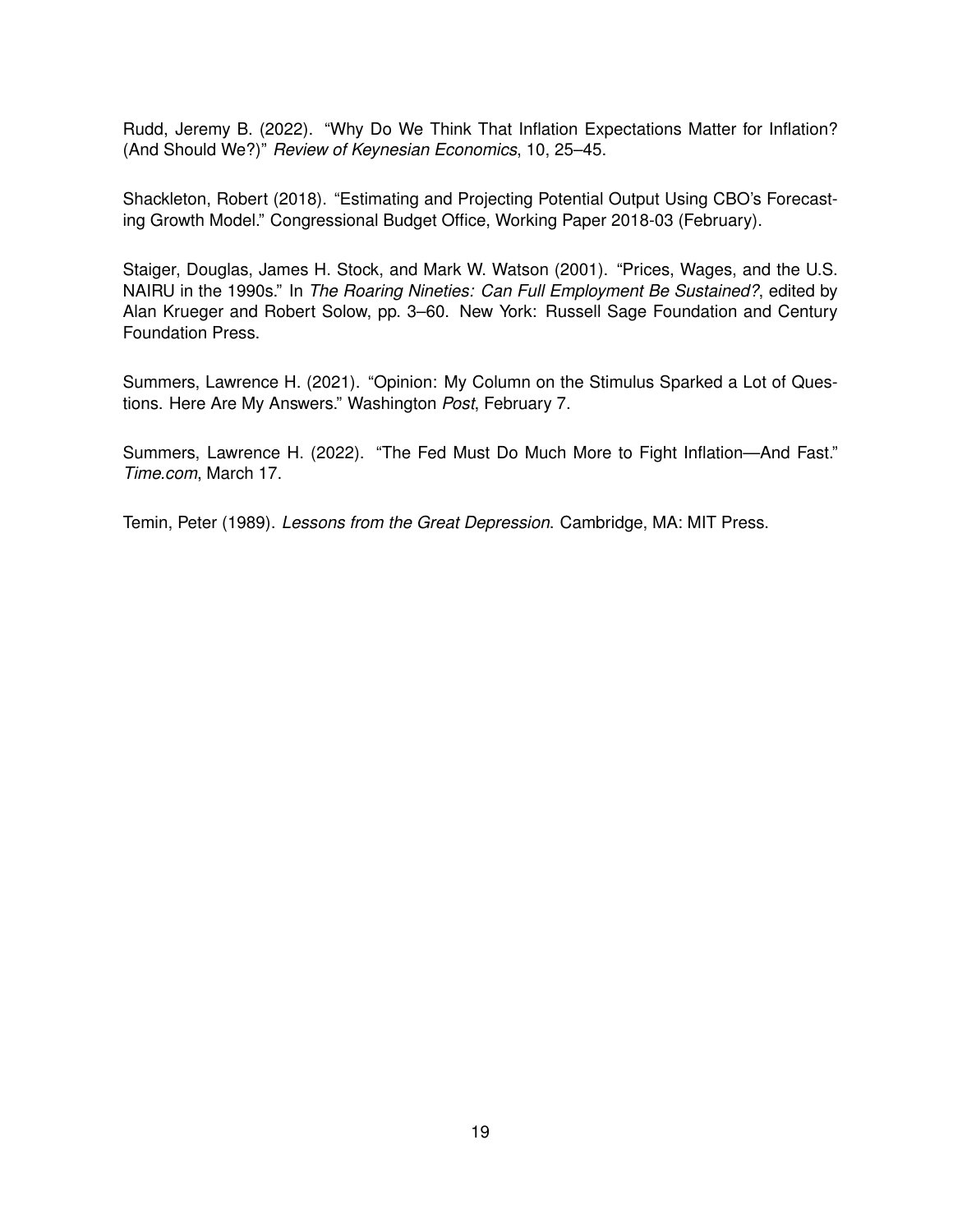

## **1. PCE price inflation, 1953−1971**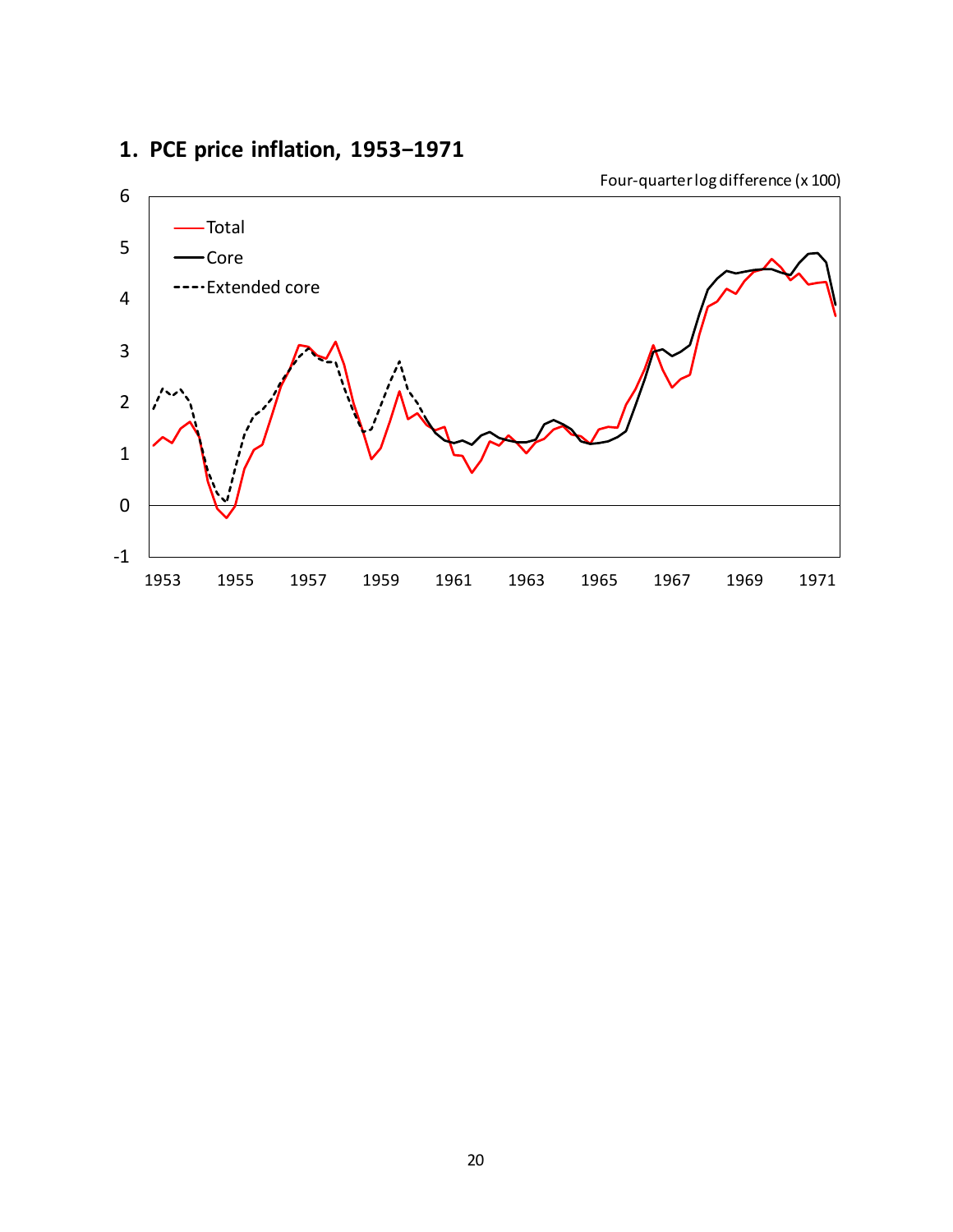## **2. Distribution of PCE price changes**

### *A. All components*



### *B. Core components only*

12-month log difference (x 100)

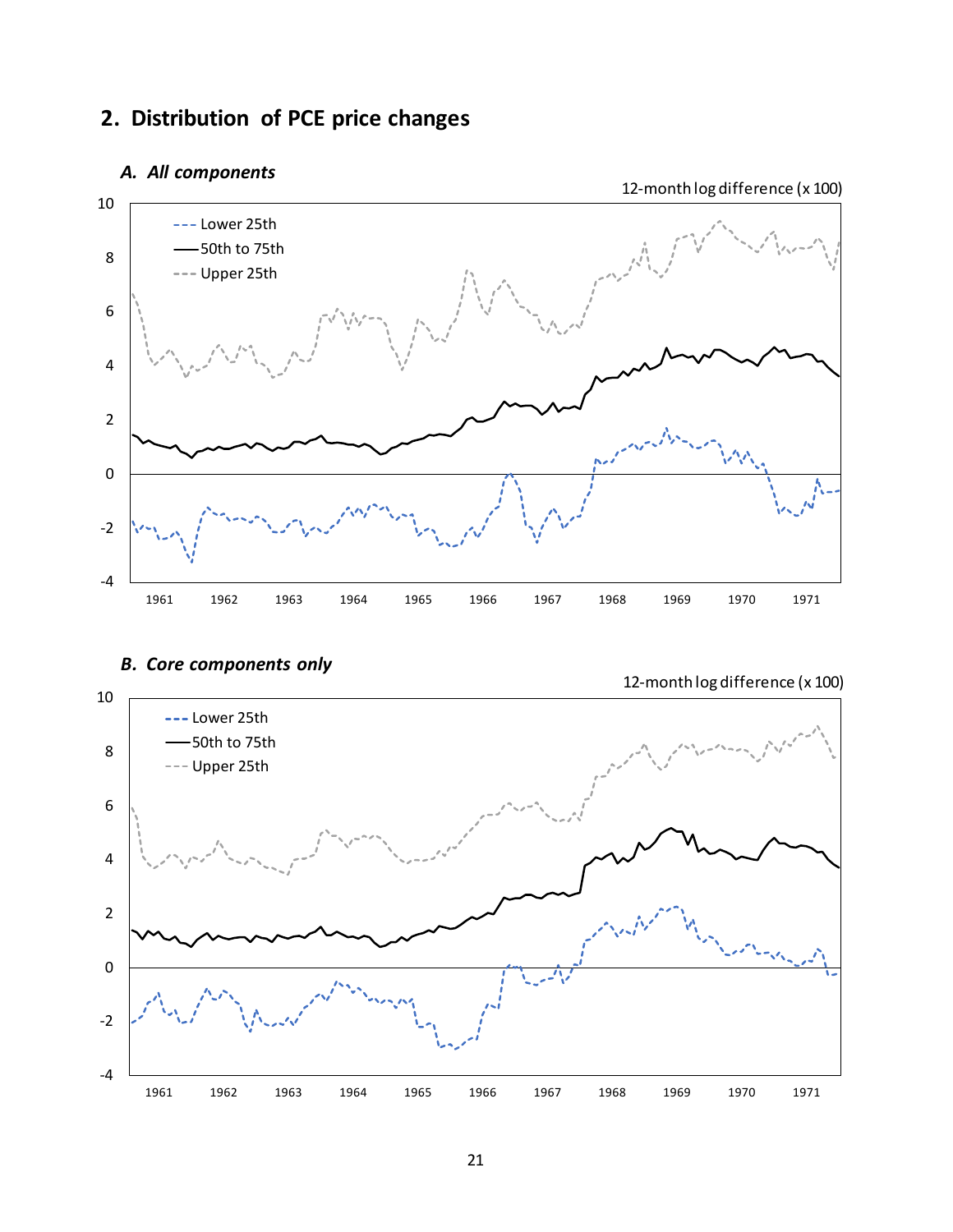

## **3. Trend unit labor cost growth, 1953−1971**

# **4. One gauge of resource utilization**

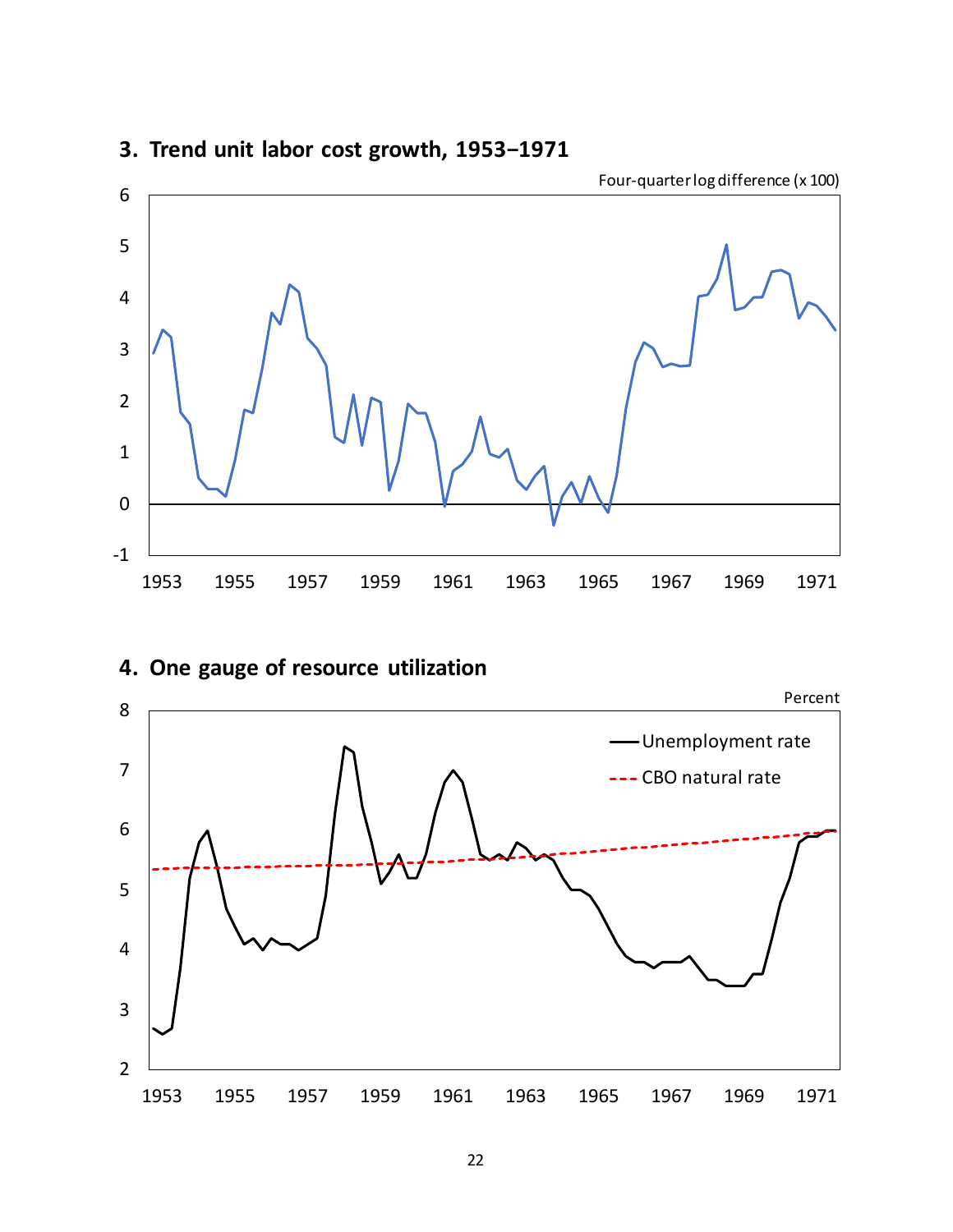

## **5. VAR decomposition of core market-based inflation**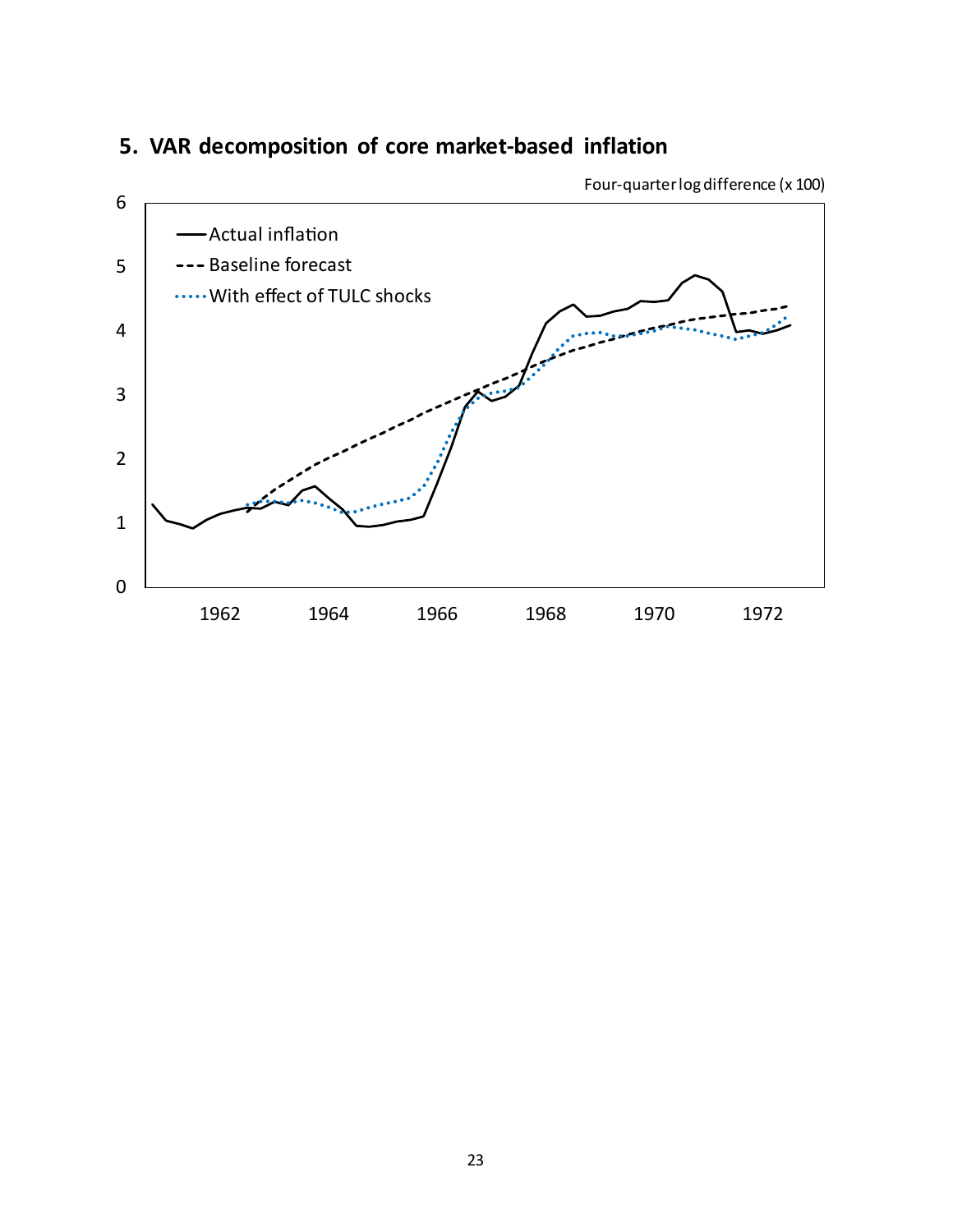

## **6. Stochastic trend for price inflation**

## **7. Stochastic trend for labor cost growth**



Four-quarter log difference (x 100)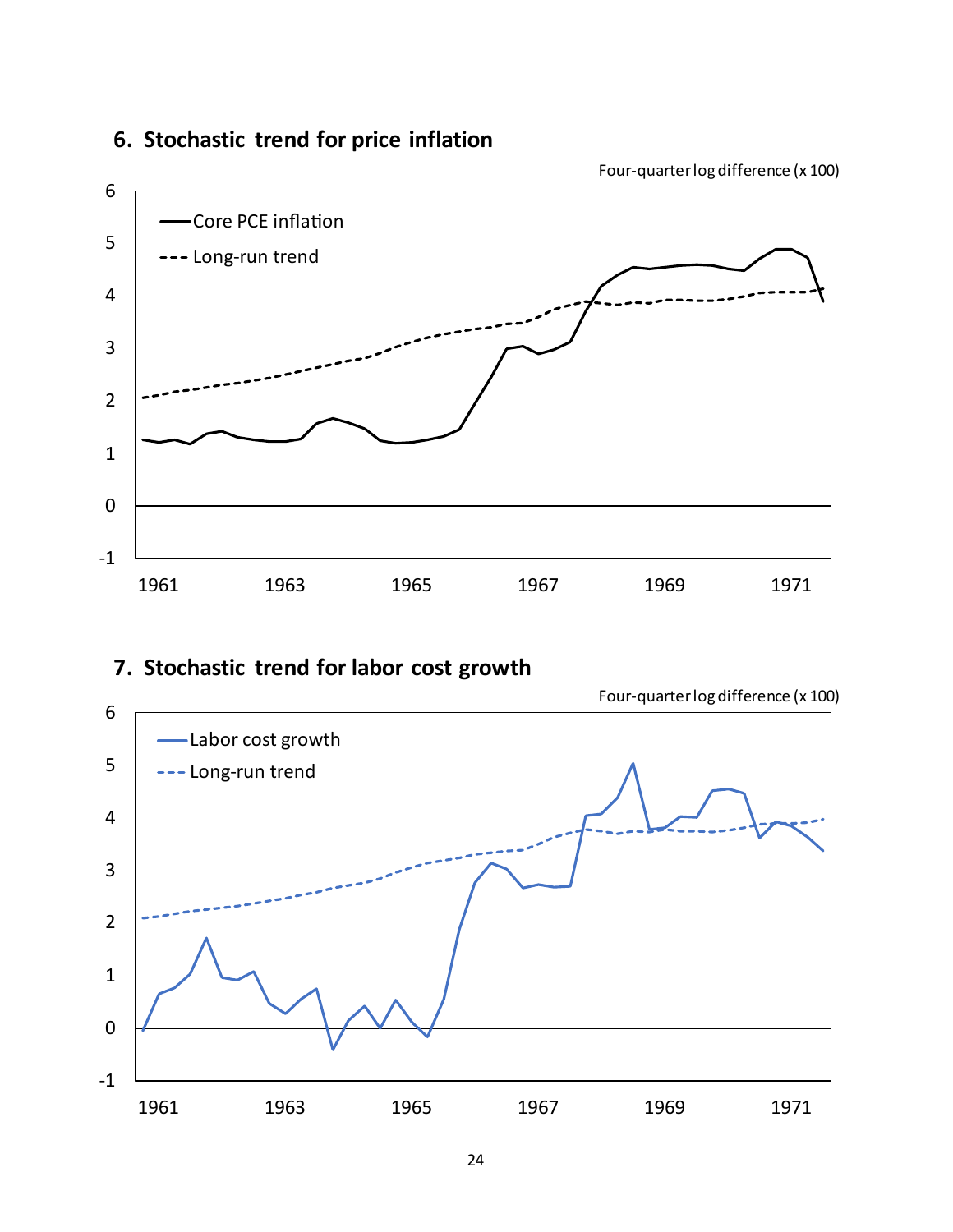

## **8. Sum of inflation lag coefficients from inflation equation**



## **9. Model-implied natural rate**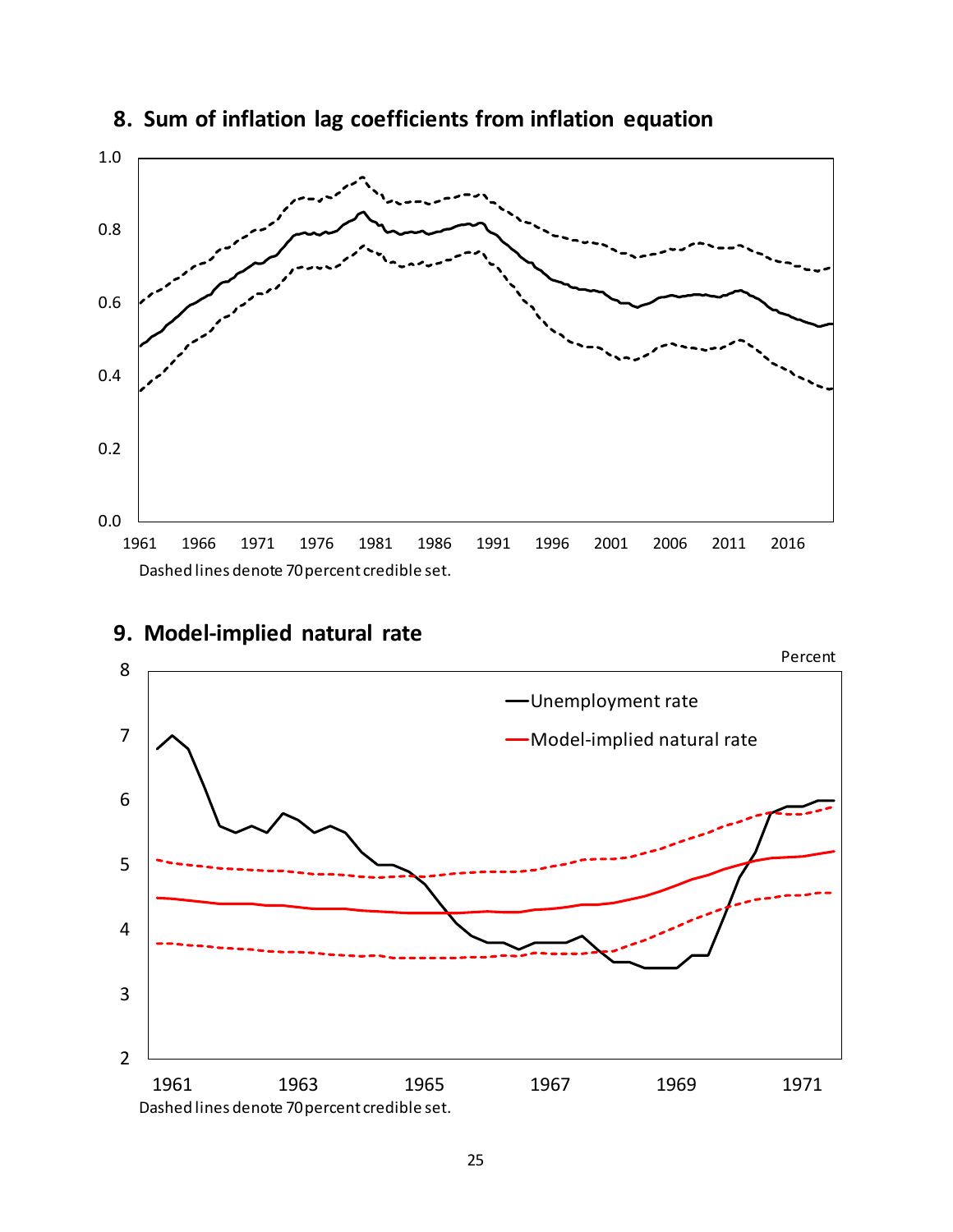

### **10. Response of core inflation to an unemployment gap shock**

Note: Eight-quarter integral multipliers in parentheses.

## **11. Response of TULC growth to an unemployment gap shock**



Note: Eight-quarter integral multipliers in parentheses.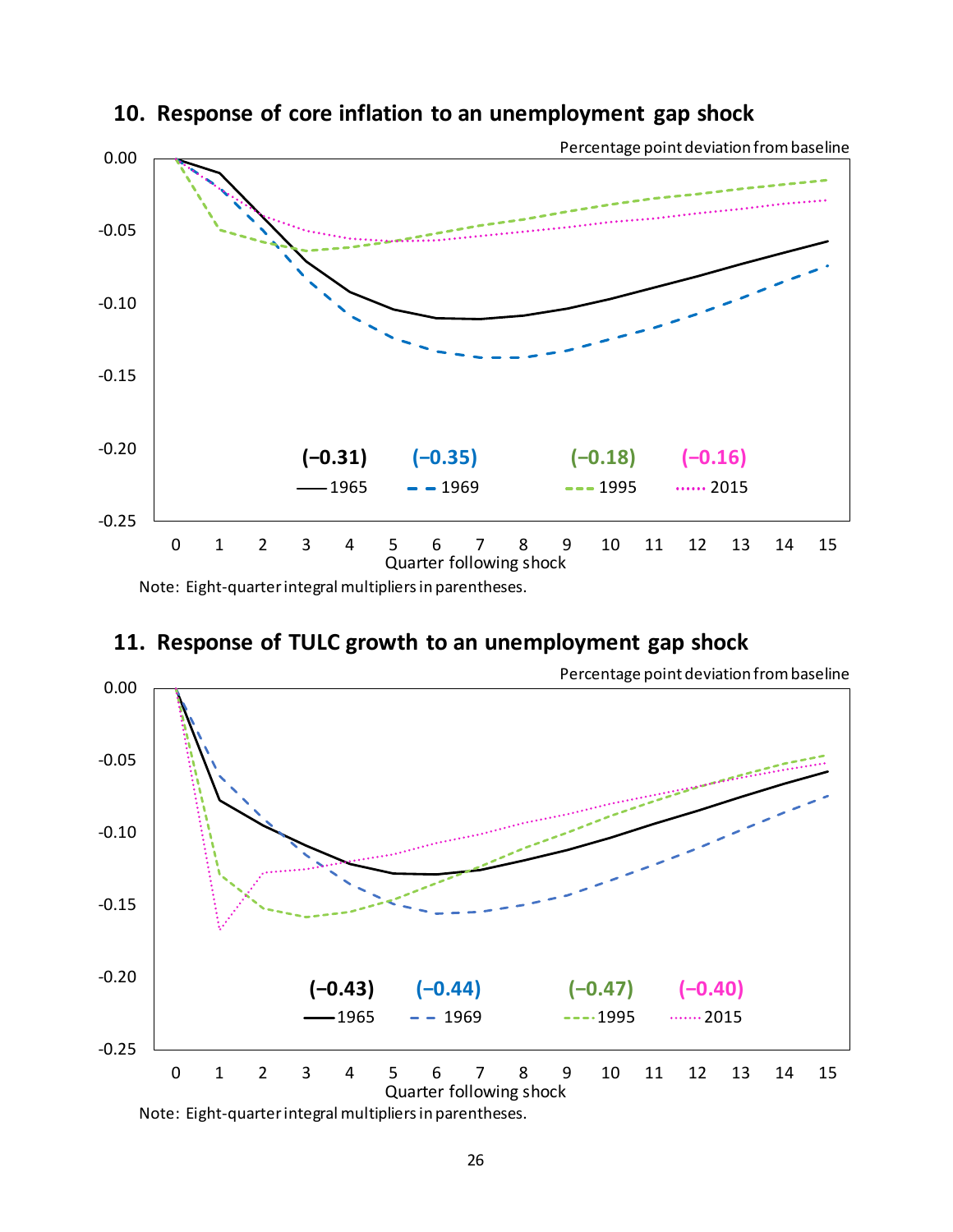

## **12. Relative contribution of food and energy prices**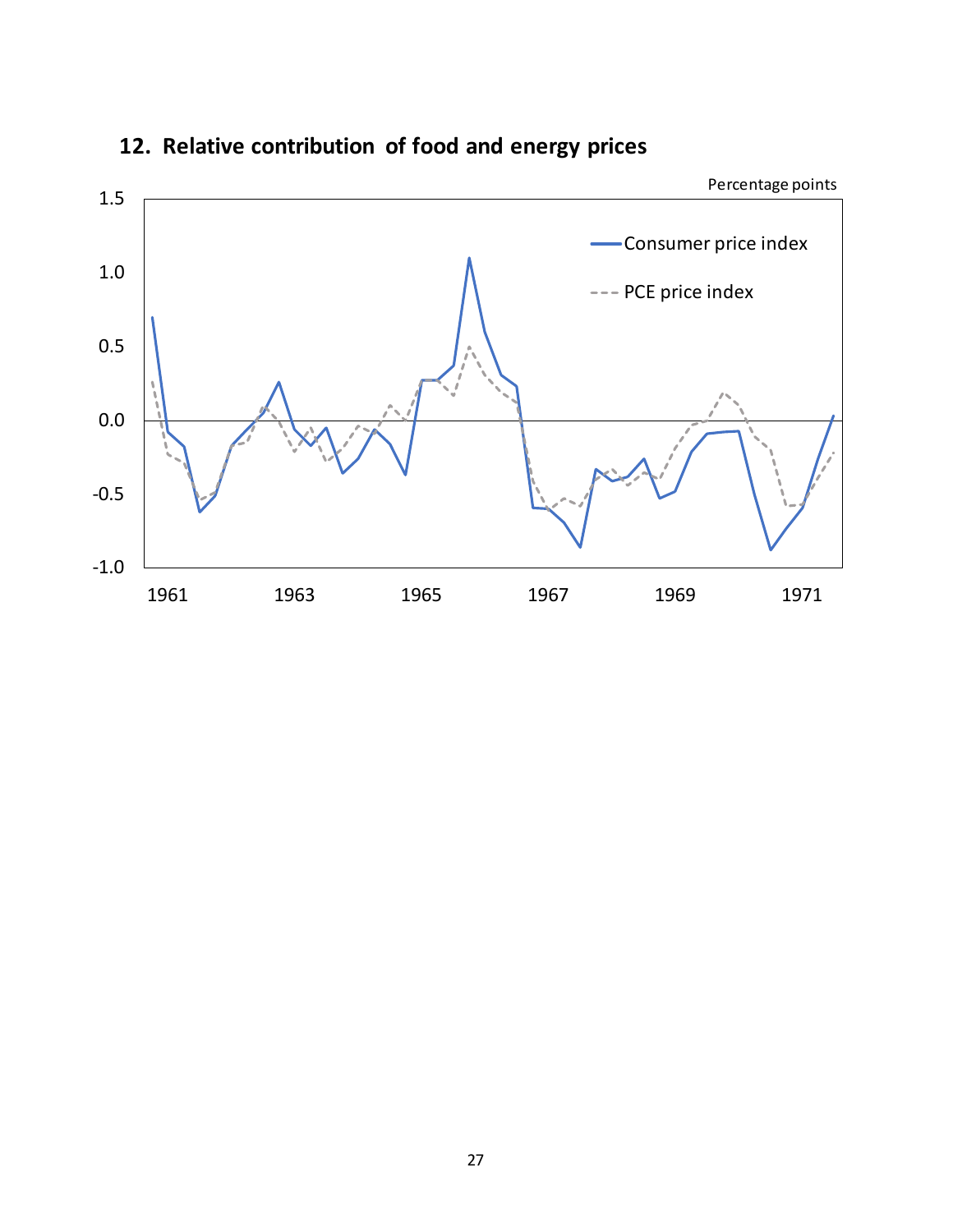

## **13. A summary measure of fiscal policy in the 1960s**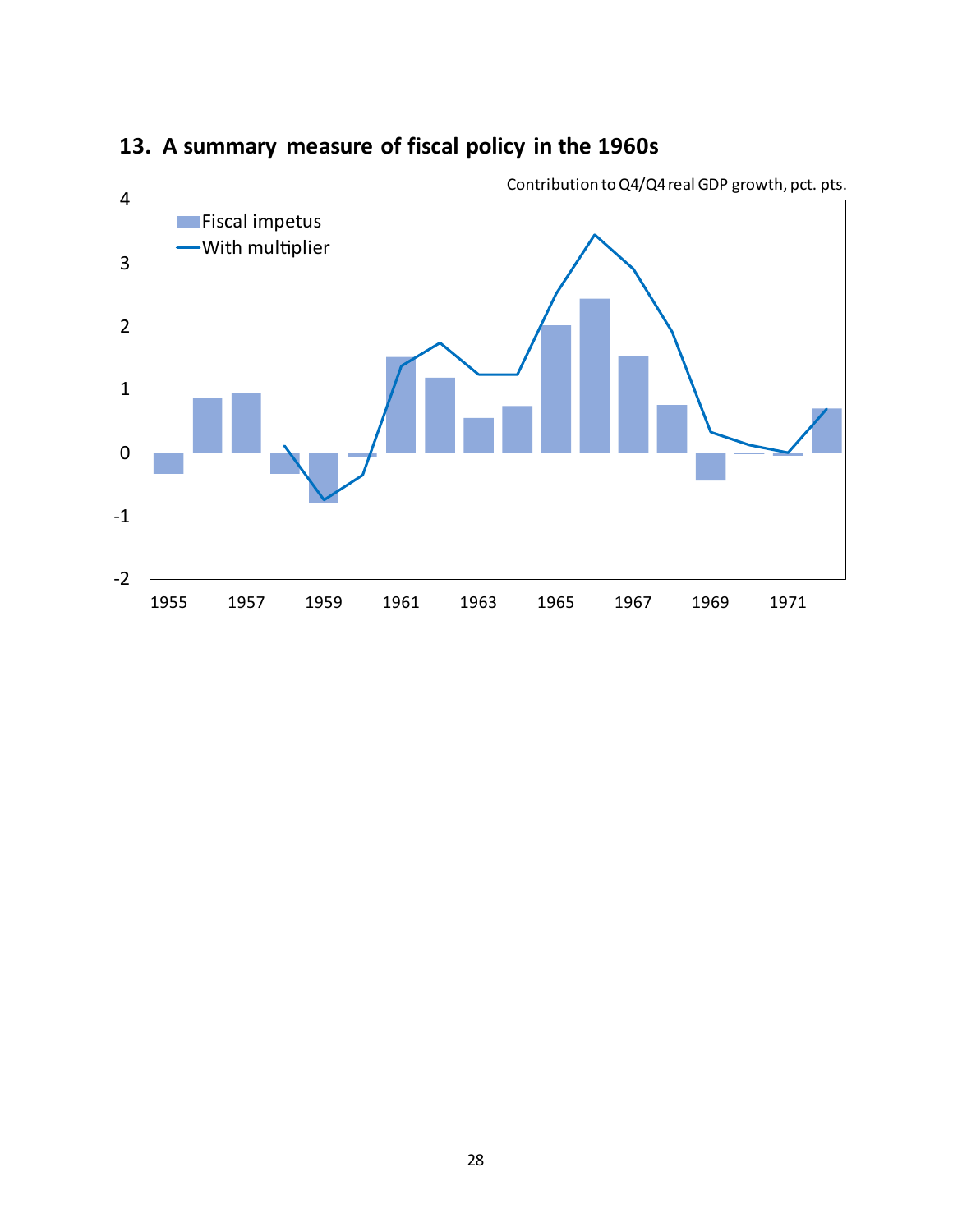### **14. Fiscal policy and the output gap**



Notes: Shaded region denotes forecast. Output gap forecast uses July 2021 CBO potential output projection and December 2021 median FOMC SEP projection for real GDP. Fiscal impulse for 2020−2023 is derived from Brookings Hutchins Center fiscal impact measure (downloaded 2/6/2022), adjusted using CBO potential output growth. (See Appendix for additional details.)